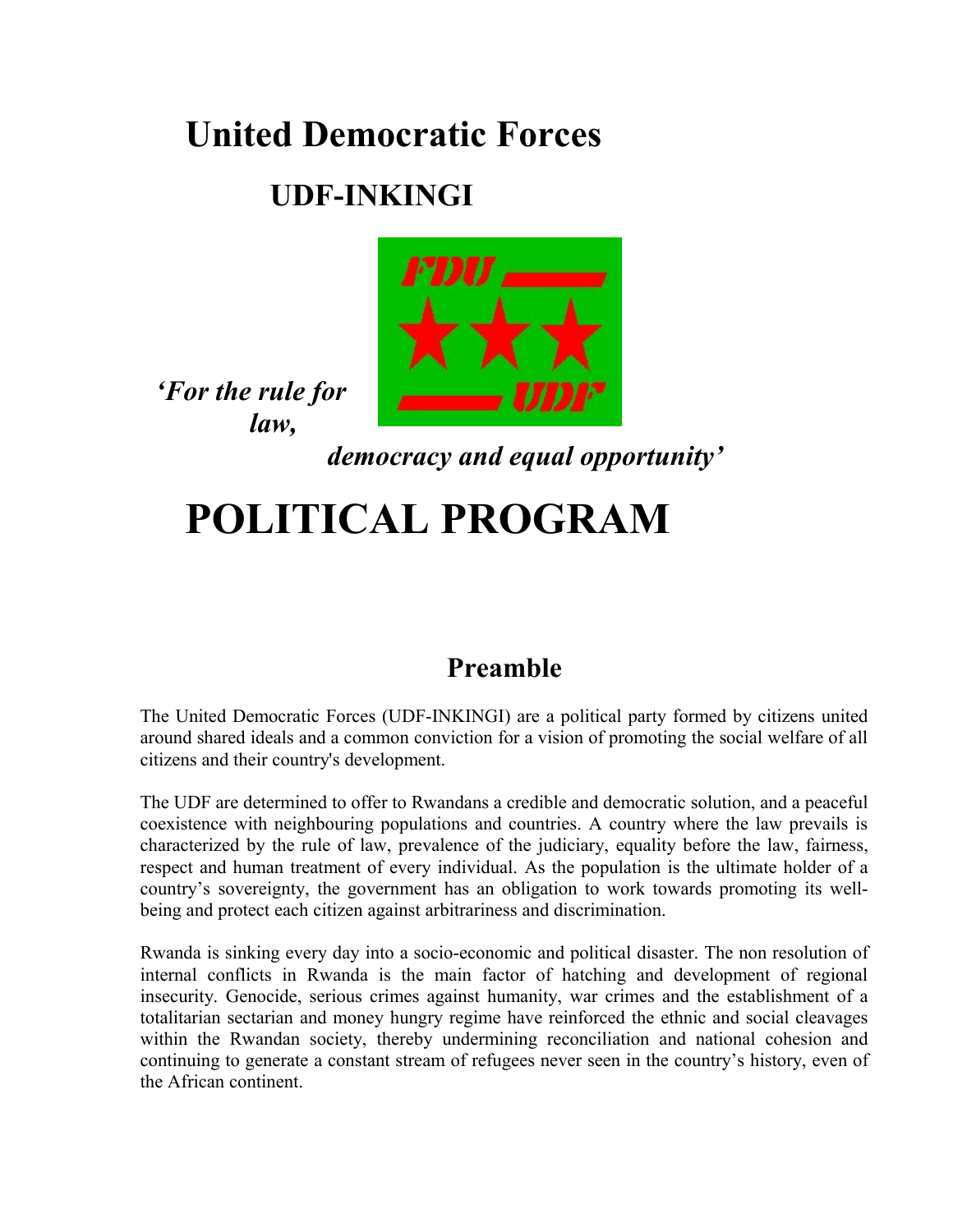Rwanda has become a source of structural tension and political conflicts and instability for all countries of the Great Lakes. This insecurity may spread in the medium term to countries in East Africa and Central Africa, and beyond. Peace and security of the Great Lakes does not depend solely on disarmament and repatriation of the only members of Rwandan armed groups present on the territory of a neighboring country of Rwanda, but mostly on the global settlement of internal political conflicts in Rwanda. Regional peace and security will remain threatened until a suitable solution to the complicated inter-Rwandan litigation will not be found.

The FDU-INKINGI bases its policies on opportunities for every Rwandan, to invent a new resolute future abolishing divisions and exclusions that undermined the Rwandan society and prevented the emergence of the rule of law. They want to make each Rwandan to become responsible for their own individual destiny in solidarity for the future of all their countrymen. The FDU-INKINGI is ready to bring profound political changes to establish political institutions that reassure each and everyone. That will result from abolishing the existing political system characterized by totalitarianism, exclusion, profiteering, military adventurism and expansionism policies.

In summary, FDU-INKINGI have the ambition to establish the rule of law and democratic institutions that respect everyone, reconcile and heal the nation that is indelibly marked with the horror of genocide, crimes against humanity and massive violations of human rights. And, in full agreement with other countries, they are willing to work for African political and economic integration to the highest level.

Since the fall of the Berlin Wall in 1989, defending fundamental values such as democracy, freedom and respect for human rights by what was then called the "Free World", has become secondary and has been replaced by globalization forcibly led by high finance and big multinationals.

Control of resources, especially energy resources, containment of Islamism and fight against terrorism have become the new strategic challenges. In the new conception of international relations, the use of direct force (Iraq, Afghanistan) or by proxy armed groups (Liberia, Rwanda, Congo), is again the major paradigm, recalling strangely the State - nature according to Hobbes where man would obey his instinct and disregard the rights and freedoms of others.

In this context, the rediscovery of African strategic wealth has prompted a sudden and sustained resurgence of interest from World powers and multinationals. Africa is indeed the region where, out of 80 liters of new oil discovered in the world, 70 are today listed from there not to mention natural resources of primary importance such as uranium, cobalt, and niobium, platinum. Also, the proximity or the porosity of its borders with countries that maintain Islamist movements and international terrorism which it is referred to reinvigorates interest in Africa.

For an informed observer, the civil war in Rwanda, its regional contagion in the Great Lakes in particular, is a perfect illustration of the new repositioning of the Great Powers and the emergence of armed conflict supported by multinational firms. The control of Rwanda is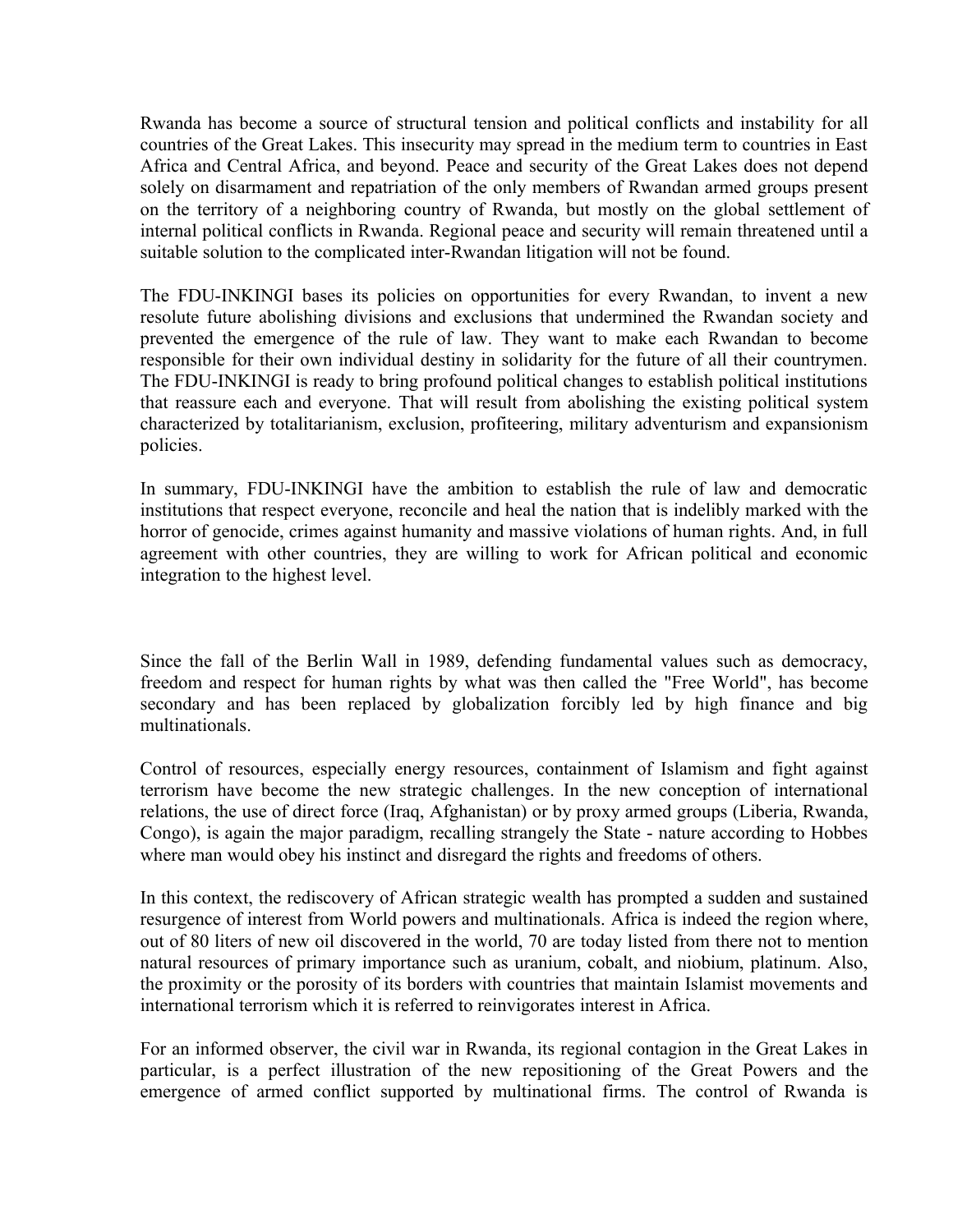strategic in that it is a pivotal country between Francophone and Anglophone worlds, ideal gateway to the Democratic Republic of Congo. The latter being a country without strong structural foundations, with vast natural resources, sharing borders with 9 countries, Sudan in particular, labeled as one of the major strongholds of Islam in Africa.

The current Rwandan regime, finding its own political and socio-economic interests in the new international configuration, namely the consolidation of totalitarian power, the complete renewal of the elite, the drastic reduction of the population and virtually free access to the resources of the Congo, was beholden to certain powers to serve their strategic interests in the region at the expense of social welfare and economic development of its own people and peaceful relations with neighboring states, in particular the Democratic Republic of Congo.

However, the maps are being redrawn again. The emergence of China as a new political and global economic power, the early return of an inhibited Russia who recovered its military power, the major seriousness of the problems of global warming and the worsening financial and economic crisis which put an end to the self-regulatory certainties of neo-liberalism, all these repositioning strategies and problems require more cooperation, joint efforts, more sharing of responsibilities and greater discipline that the only seeking greater calm and multilateralism in international relations can help solve.

The new U.S. Administration aligns with this perspective and will provide the impetus for a new era of peace. It says it wants to build international relations rather than on policy of "missiles and tanks," but on building strong alliances and values that emphasize the "rule of law and human rights." The FDU-Inkingi are very pleased with this new positioning of the United States of America, which fits perfectly with our vision of international relations and the rule of law.

# **2. Political, economic and social fabric of Rwanda**

Politically, the fact is that since taking power in July 1994, the Rwandan Patriotic Front - RPF – has strengthened the militarization of political institutions, public administration, political parties and civil society. The presidential elections of 2003 and legislative elections of 2008 established the excessive concentration of power in the hands of an absolute monarch, the President of the Republic on one hand and the hegemony of one dominant party, the RPF, on the other hand. A business oriented dictatorship, militaristic, sectarian which does not tolerate political opposition or free press, has managed to lay hands on the state and the economy, discriminating ethnically all along and shattering the independence of the judiciary and the political power of Parliament. The lack of a wider popular support of the political system perpetuates a deep sense of political insecurity and this leads to fighting any proposed real democratization of public space and political participation of the population.

Regionally, it should be noted that since almost 1990, the Rwandan people live at war almost continuously. Mainly for illegal economic exploitation<sup>[1](#page-2-0)</sup> and management of its huge army motives, the Rwandan regime has brought the conflict in neighboring states, particularly the Democratic Republic of Congo. The number of Congolese dead, according to the concurring

<span id="page-2-0"></span><sup>1</sup> Coltan, a strategic mineral, is mainly extracted from the Democratic Republic of Congo. This makes Rwanda an important world exporter. See Central Bank of Rwanda, Third Quarter2007.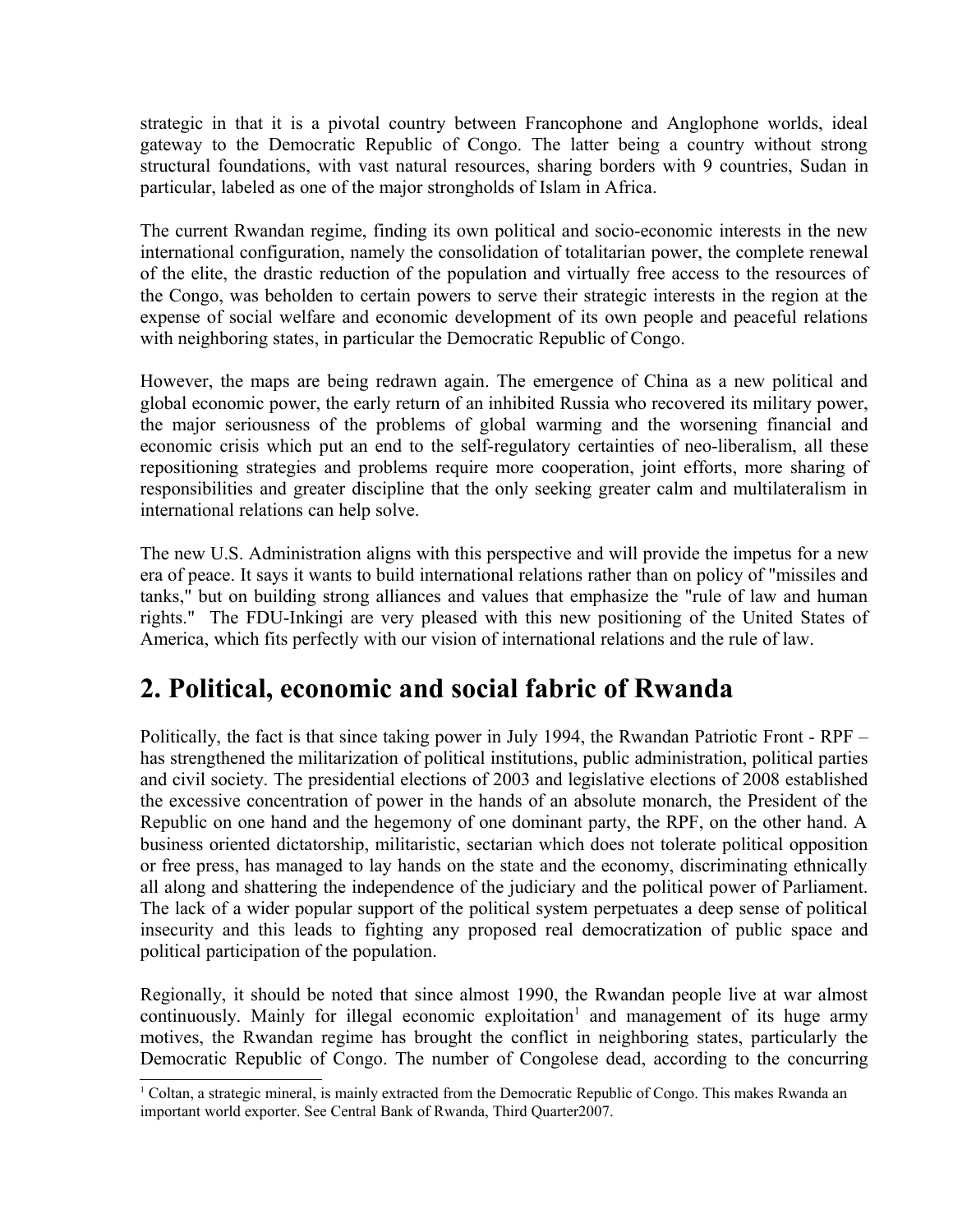opinion of many experts, would exceed 5 millions and the displaced would be in hundreds of thousands.

#### **Right to life and human rights**

In terms of humanitarian law, until now only those who have lost the war were judged by international justice. But conversely, it is clear that for 14 years, no members of the new system, who are nevertheless guilty of the alleged war crimes, crimes against humanity and genocide, has been concerned. Criminals in the new government therefore enjoy incomprehensible complete impunity. The investigation into the terrorist air attack that triggered the genocide has been ultimately classified by the International Criminal Tribunal for Rwanda - ICTR. Equality before the law, whether it protects or punishes is the very basis of sound justice. It is clear that unfortunately this essential principle of the rule of law has been superbly ignored by the ICTR.

#### **Economy[2](#page-3-0)**

The rate of growth which was 6% in 2007 is now annihilated by an inflation rate approaching 22%. A careful analysis of statistics from the Central Bank suggests that, given the ongoing decline in foreign exchange earnings, balance of payments in 2009 will record a deficit of 47.4 million U.S. dollars. The deficit would widen further if Rwandans living abroad, mainly composed of refugees who became the first funders of the regime ceased or diminished drastically transfers. For a country with more than 90% people living from farming, it is noteworthy highlighting a decrease rate of 0.6% in the agriculture sector. Food production fell by 3.3% with a dramatic decrease of 13.2% and 10.8% respectively for tubers and cereals (sorghum). The production of coffee, main product for export has experienced a decrease of 44.2%. Public spending continues to widen the budget deficit from -6.6%, to -11% and -27% respectively for the years 2005, 2006 and 2007.

The UDF also find that the economy benefits a very small urban minority. Add to that the vital capacity of thriving economic sectors is based on the plunder of war; it is therefore easy to understand that the fate of the peasantry and lumpen urban proletariat, main productive forces, inevitably disintegrate. The profiteering commercial activity not embedded in structural development, found unusual in the capital Kigali, and highlighted by the regime as the showcase of the country's economic dynamism, hides ultimately deep poverty of rural and peri-urban areas.

#### **Social and judicial aspects**

Inequalities in education, health and employment continue to increase and accelerate the impoverishment of the majority of the population and almost all youth is left without prospects. Indeed, nearly 30% of the population lives in conditions of famine close to endemic levels. 35% of children leave school before the end of the  $4<sup>th</sup>$  year of primary schooling because of poverty among families they come from. Rwanda, formerly presented as a model for community health, is now ranked in the bottom group of countries that spend less on health. Just \$ 10 per capita per year!

<span id="page-3-0"></span><sup>2</sup> Central Bank of Rwanda, Annual reports 2003, 2004, 2005, 2006 and 2007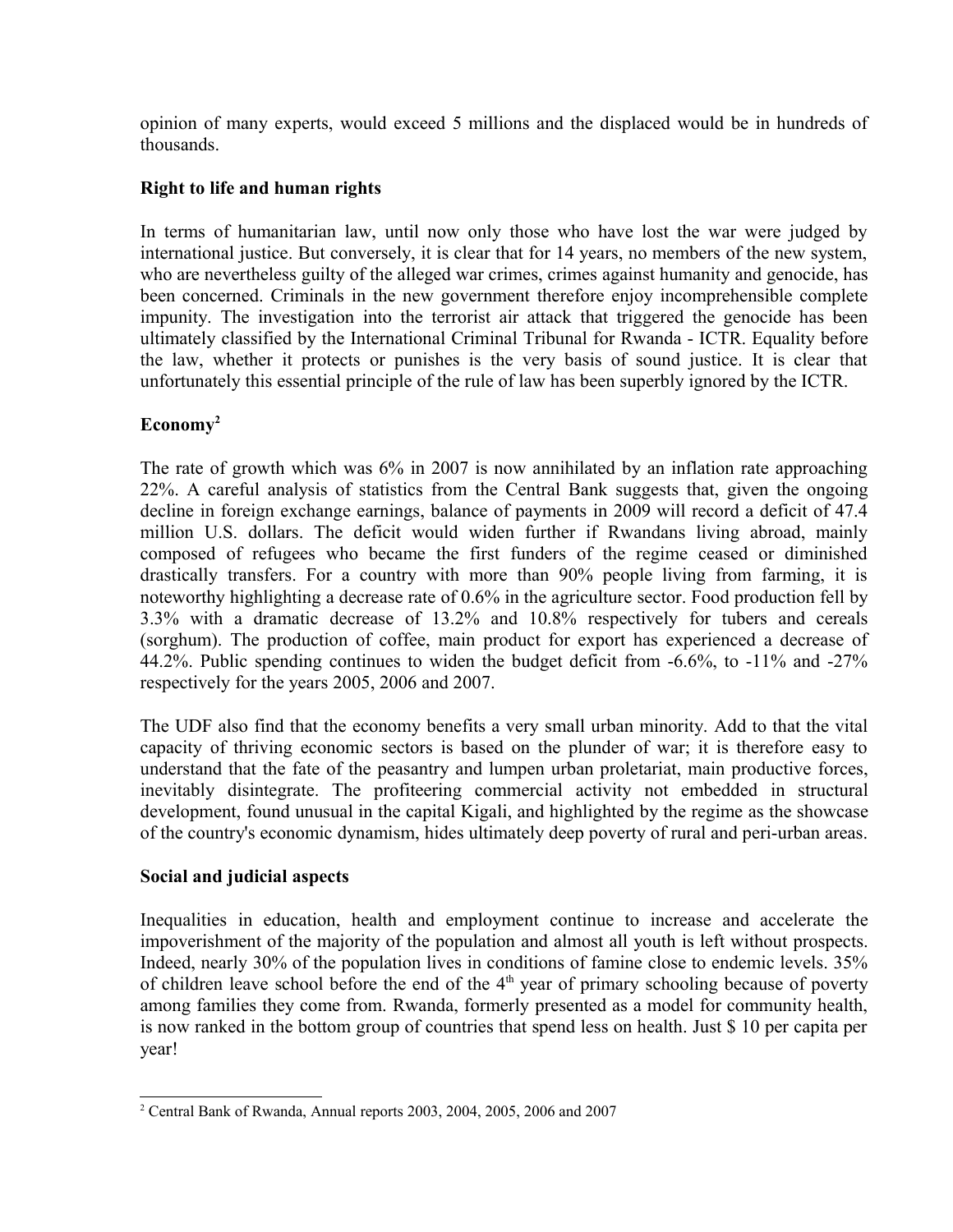The popular justice system known as Gacaca which must be said loudly and clearly that its design and conduct has nothing culturally Rwandan, because the crimes of killing, as far as we go back in Rwandan history, were never part of the field of competence of Gacaca. Normally designed and lived in the Rwandan culture as instances of mediation and reconciliation, the Gacaca introduced by the current regime amplifies rather injustice; heighten ethnic hatred and tearing the social fabric and family, postponing indefinitely the reconciliation issue. Marred by faulty procedures, judicial corruption, and false testimony and not enabling the right to a fair trial, the "Gacaca" system must be abolished. Overcrowding of prisons which are rotting more than 70,000 inmates of working age, or nearly 2% of the population, many of whom without a judiciary dossier for more than 15 years, is another factor that aggravates the social deprivation and lack of justice.

The refugee issue remains a key structural problem which has been ignored. Rwandans from all ethnic groups continue to flee political persecution and take refuge in several countries on all continents. While some manage to integrate into new host countries and lead a decent life, others more numerous, especially those living in neighboring countries, experience situations of personal hopelessness, social and collective unworthy of a human being. These are intolerable situations.

The search for solutions to this nagging question to date have focused on regulating the return of refugees to the terms of the Kigali regime so that the forced repatriation, the non-granting of political asylum in some countries, mainly African have become the main mode of management of the refugee issue. However, for Rwandan refugees, the political dimension is considered paramount. And when we know that the regime has no desire to negotiate with his opponents and continues to close all avenues of political dialogue, it is easy to understand that such government system favors the use of force.

#### **Public administration**

The State and entire social system are in a situation of general decay manifested particularly by administrative instability. The territorial administration is constantly changing and instead of bringing the government authority and structures close to the population, the adopted "decentralization" has established the local authority far away from it since the communal entity, once the base unit for policy of decentralization has been replaced by an administrative one more distant: district.

# 3. **Purpose, vision, values, principles and objectives of the United Democratic Forces "FDU-INKINGI"**

#### *3.1. Purpose and Vision*

The purpose is :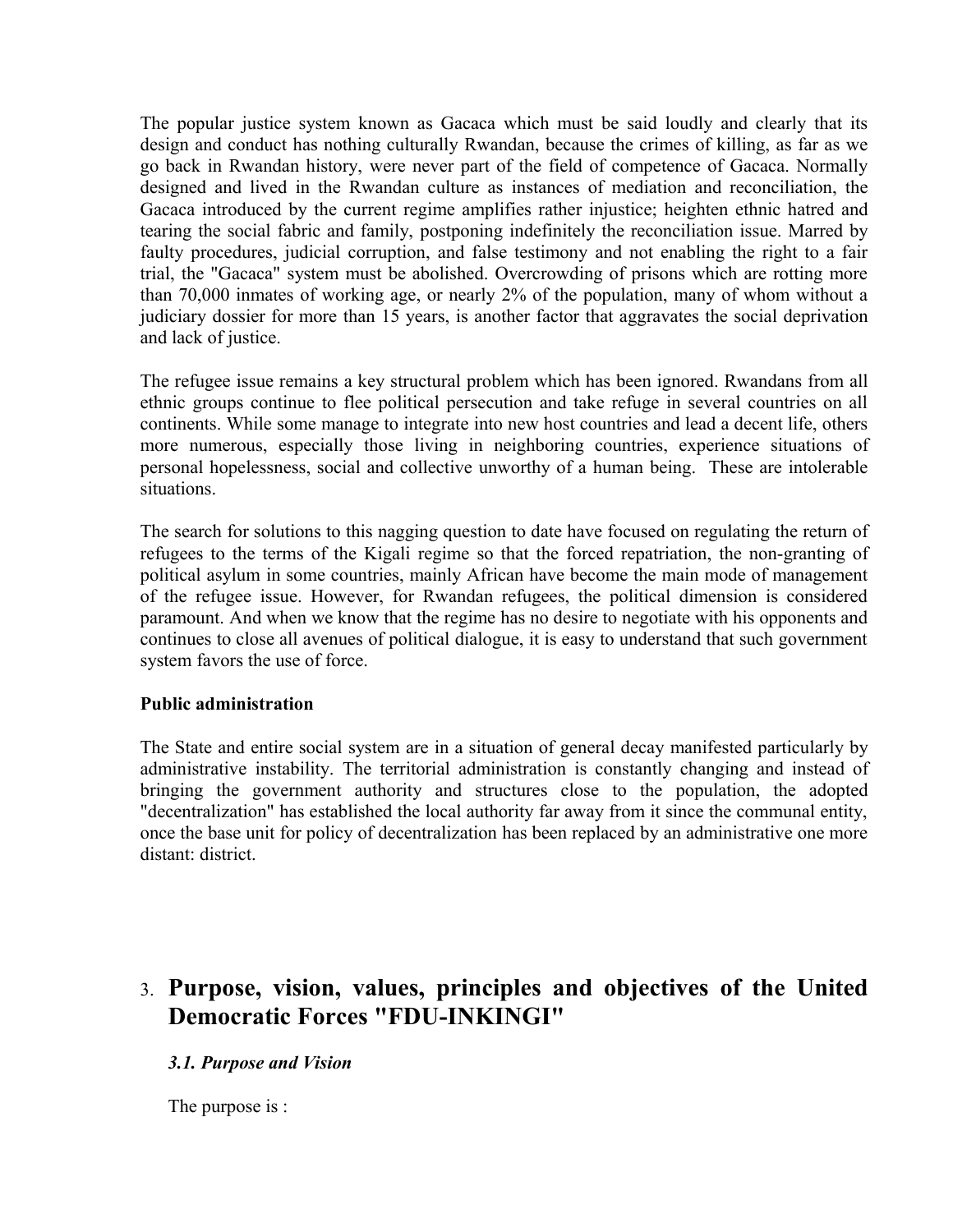**Promoting a vision of society where people, through democratic, consensual, and participatory institutions, reconciliation and solidarity with present and future generations, fully assume their individual and collective destiny.**

The vision of FDU-Inkingi reads as follows:

**Become a credible democratic political movement and known for its ability to fairly administer public affairs, fight against poverty, eradicate social inequalities and all forms of discrimination, to strengthen sustainable development.**

#### *3.2. Values*

#### a. *The rule of law*

Basis for management of a city, the rule of law that our political party seeks to promote includes and promotes the principles of legality, rule of law, equality before the law. It rejects the arbitrary. In a country like Rwanda which has seen a succession of authoritarian and totalitarian regimes, the FDU-INKINGI fight for political institutions that defend the fundamental rights of the human person and based on political pluralism.

#### a. *Equality and Freedom*

Also, the UDF-INKINGI adhere wholly and perfectly to the ideals of equality and freedom which justified the struggle against racism, slavery and colonization suffered by the Black People. In particular, in a country like ours which, on the one hand, has experienced genocide and massive crimes against humanity and, on the other hand, continues to carry the stigma among its citizens, the attachment to the Universal Declaration of Human Rights, the African Charter on Human and Peoples' Rights, the International Covenant on Civil and Political Rights and other instruments on human rights ratified by Rwanda shouldn't suffer any exception in their application. Ensuring equality before the law, equal opportunity and fundamental freedoms against the oppression from the regime must be the daily struggle of our organization.

#### *Individual autonomy*

It is the ability and human right to unleash creativity, to take charge and solve own problems, to identify and pursue own destiny, to decide responsibly on own actions and be accountable. Individual autonomy considers democracy as an institution for all, because as equals, people participate to the management of their society. Faced with a political culture of centralization and authoritarian which induced generalized conformism and blind obedience to authority 'Ilivuze umwami,' our organization recognizes as a right to resist against oppression which pushes the individual to report any State, any policy, any leader who violates the humanity of the human person and the fulfillment of citizens while exercising their rights.

d. *Solidarity*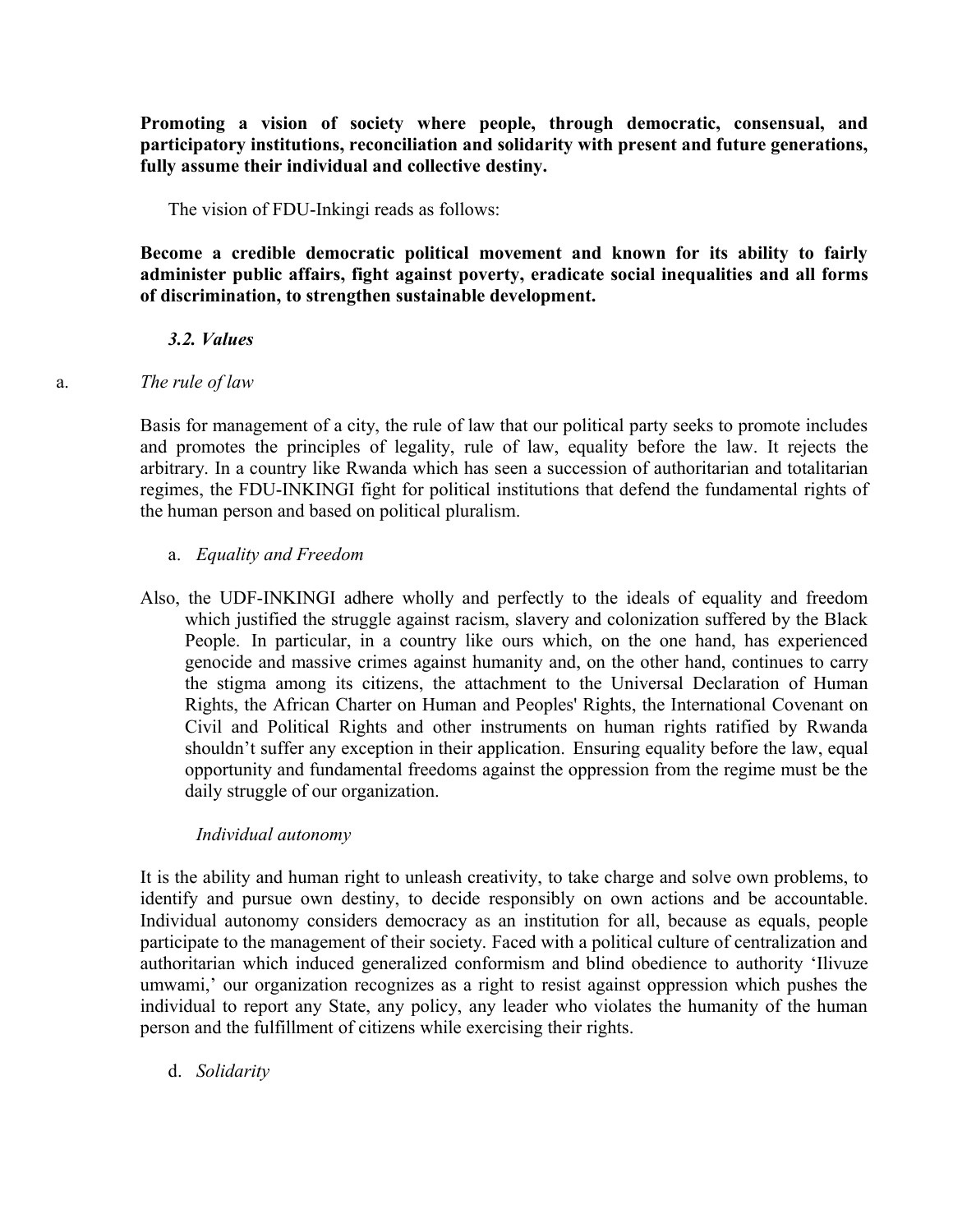Solidarity means recognizing and taking into account ongoing interdependencies that link different social classes, rich and poor, families, generations, or people to each other. Solidarity leads to social justice. We are not born with the same fortune and life does not always ensure equality of opportunity; this is the reason why our organization is fighting for fairness and advocates that each person has the right, whatever their circumstances, to a decent life based on adequate resources and their equitable distribution.

#### e. *Right to remembrance*

The Rwandan genocide and crimes against humanity committed in Rwanda left an indelible mark on people's memory. It is a criminal offense to deny or undervalue the absolute tragedy undergone by victims and their surviving relatives. For FDU\_INKINGI, they now constitute a specific category to which we must recognize a particular suffering, justice and reparation, even if it is only partially compensated for experienced prejudice. To stop such a humanitarian catastrophe from happening again in Rwanda, the UDF-Inkingi commit to defend against all odds the absolute right to life and to keep the candle lit in memory of all victims.

#### f. *Population's participation*

Ownership and trust of citizens in democratic institutions require people to directly control and inspire actual exercise of power. It is essential that each individual at all levels of society is aware of their rights and duties. To that end, our organization commits to recognize and incorporate into the Constitution the people's initiative as a constitutional right. This is the right given to citizens to exercise directly next to the Parliament and Government, their share of sovereignty.

#### g. *Decentralization*

Another manifestation of the success of a democracy is that decisions are taken in different spheres of local citizens so that they feel fully participating fully in public life. Decentralization is the reduction of decision-making levels within reach of the citizen in what is called the local authority level where central government agrees and provides space for the initiative and creativity of regional and municipal authorities. Decentralization will also allow free expression of some cultural identities and emancipation of economic and social dynamics.

#### *h. Sustainable development*

Our organization puts great importance to sustainable and equitable management of natural resources and environmental conservation, and rehabilitation of balance of ecosystems degraded by human activity. This means that because of our solidarity with future generations to whom we must safeguard resources for their own life, all political decisions must be subject to an assessment of their effects in the medium and long term on ecological balances, the collective good and the future of human societies, of the Rwandan society in particular.

#### *3.3. Main objectives of FDU-INKINGI*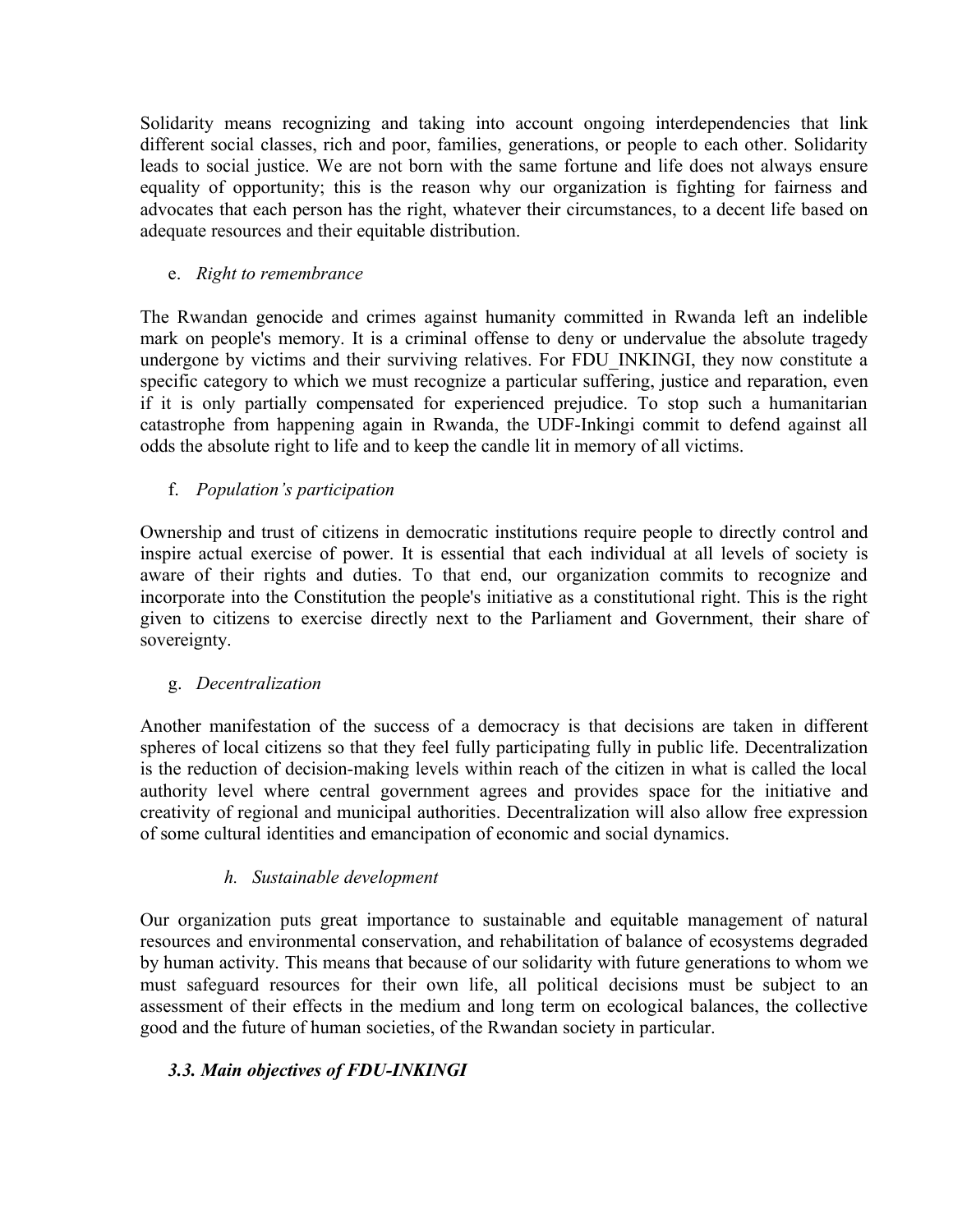#### a. *Establishing a multiparty democratic political system.*

The United Democratic Forces make every effort to establish a democratic political system based on a constitution in which the process of development and validation will be conducted on a highly inclusive participatory process.

The FDU-Inkingi political system will be characterized by a democratic renewal of a reconciled nation where citizenship is a reality in the institutions and all sectors of national life, and where people recognize themselves first around ideas or political options, social, economic, cultural, environmental they share and not on the basis of identity such as ethnicity, clan, religious, region.

#### b. *Creating the conditions for the holding and concluding of a highly inclusive Rwandan dialogue.*

The United Democratic Forces should make every effort to achieve the necessary optimum conditions for acceptance by all parties involved in the Rwandan crisis, of holding, conducting and concluding a positive inter-Rwandan dialogue highly inclusive. This dialogue will bring together representatives of actors in political circles and civil society from inside and outside, representatives of public administration and security forces, the business community and representatives of refugees.

This meeting will take all preventive measures (Guca inzigo No Kwunga) required at all levels: institutional, socio-economic, political and cultural. It will be the guarantor of Rwanda once again a tolerant society able to manage a socio-economic development better shared for the wellbeing of everyone. It will be utmost the question of discussing firstly, without taboos, major national issues and challenges, then establish a political process and rules for participation in public life that can ensure a hospitable country for all Rwandans to finally agree fundamental elements of an institutional framework for sustainable management of the state.

#### c. *Ending impunity and ensuring fair and impartial redress to victims.*

The United Democratic Forces should make every effort until it is established in the country impartial justice, independent and fair. If the need for justice to achieve reconciliation is crucial, a fair and equitable justice requires that it is not a tool for eliminating the political opponent and it does not discriminate between victims, or favor a category of criminals.

The urgency for FDU-Inkingi will be to put an end to the travesty of justice through such institutionalized people's courts "gacaca", which misrepresent the Rwandan culture, reinforce a culture of ethnic hatred and work to make reconciliation impossible between all components of the Nation. The United Democratic Forces will release all political prisoners and prisoners of conscience and all prisoners without files.

They will ensure that justice researches the truth about the Rwandan tragedy, establish individual responsibility; punish effectively the real culprits without discrimination and attributes of fair compensation to relatives of victims. They will install in everyday life the principle of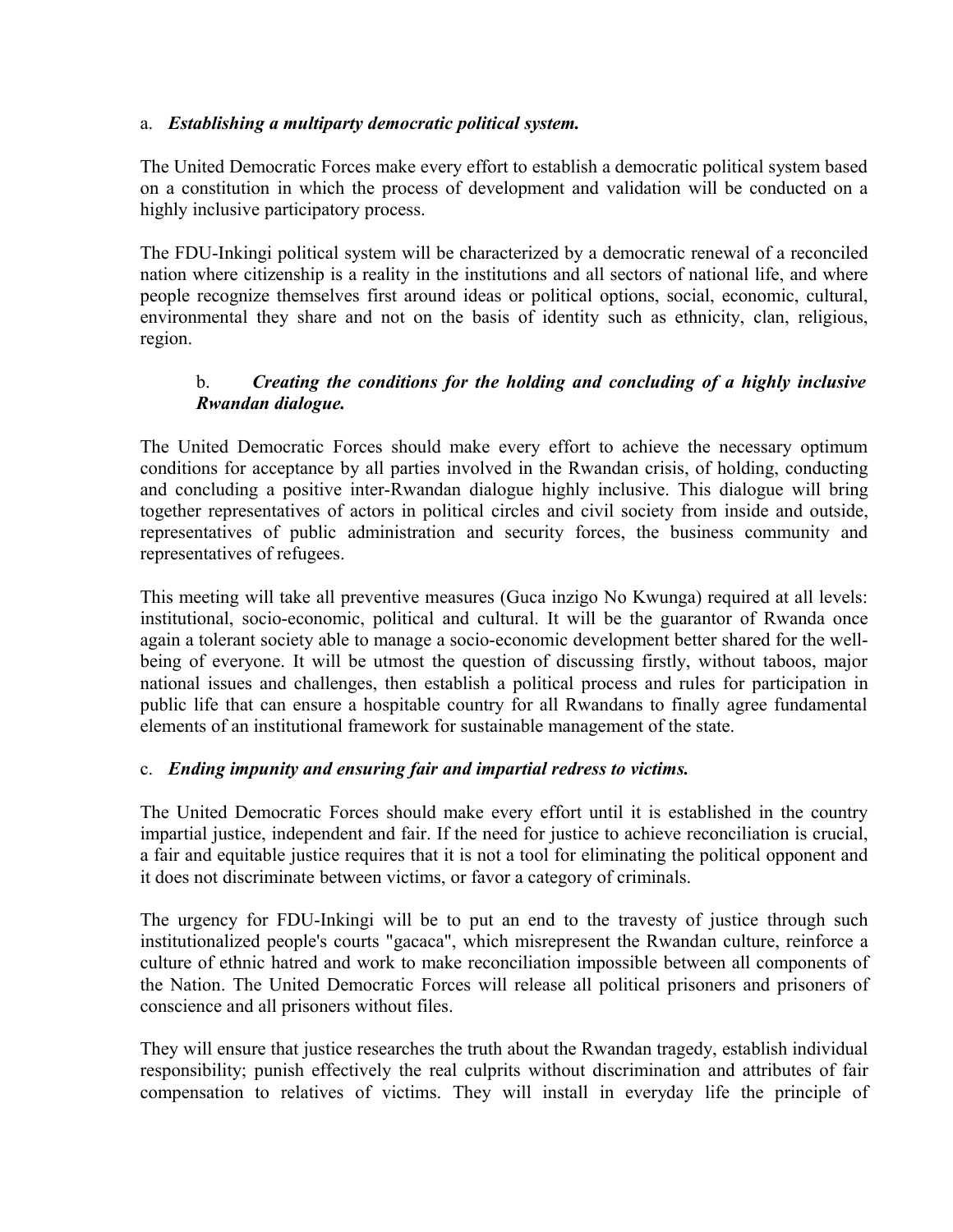presumption of innocence, individual criminal responsibility and ensure the end of the presumption of collective guilt of a national group, situation which has become the norm for the regime RPF.

#### d. *Ending discrimination and ensure equal opportunities for all Rwandan citizens.*

The UDF-Inkingi will establish constitutional arrangements, institutional frameworks and programs that provide prevention and radical treatment against all forms of discrimination between citizens and providing guarantees to various components of the Rwandan society so that each feels safe and reassured in participating in institutions, to the exercise of civil rights and political participation in the process of production and distribution of national wealth.

#### e. *Repatriating refugees and reintegrating them*

The United Democratic Forces will do everything possible to create conditions for an effective repatriation of all Rwandan refugees without discrimination on the basis of voluntary return and ensure their effective reintegration into the economic, social, political and cultural life. The FDU-INKINGI commit to establish a governance system and all necessary measures likely to end the never ending exile of Rwandans which occurs with each change of political regime.

#### f. *Restructuring and revitalizing the national economy*

The United Democratic Forces will create the conditions for a profound restructuring of the national economy to allow citizens equal access to productive resources, credit, training and employment, sources of effective and continued creation of individual and collective wealth.

The FDU-INKINGI will create the conditions for fair and equitable distribution of the fruits of the national effort, respectful and supportive of the right to undertake in respect of employees' rights and national solidarity. They will finally create the conditions of a profound economic integration beneficial to Rwanda in the regional, African and international economy.

#### g. *Putting an end to the expansionism and help restore peace and regional security*

The United Democratic Forces will end the violation of territorial integrity, national sovereignty and looting of natural resources in neighboring states. They actually respect the principles of inviolability of borders, non-interference in internal affairs of States and the damage that may result from their violation. They will create the internal conditions and contribute to achieving the favorable external conditions for the free movement of persons and goods within the region and their settlement in countries, in compliance with laws and regulations of each State and political agreements freely negotiated and made.

In conclusion, the purpose, vision, values and objectives of FDU-INKINGI reflect a desired image of Rwanda as a state of law where justice, democracy, republican values, freedom and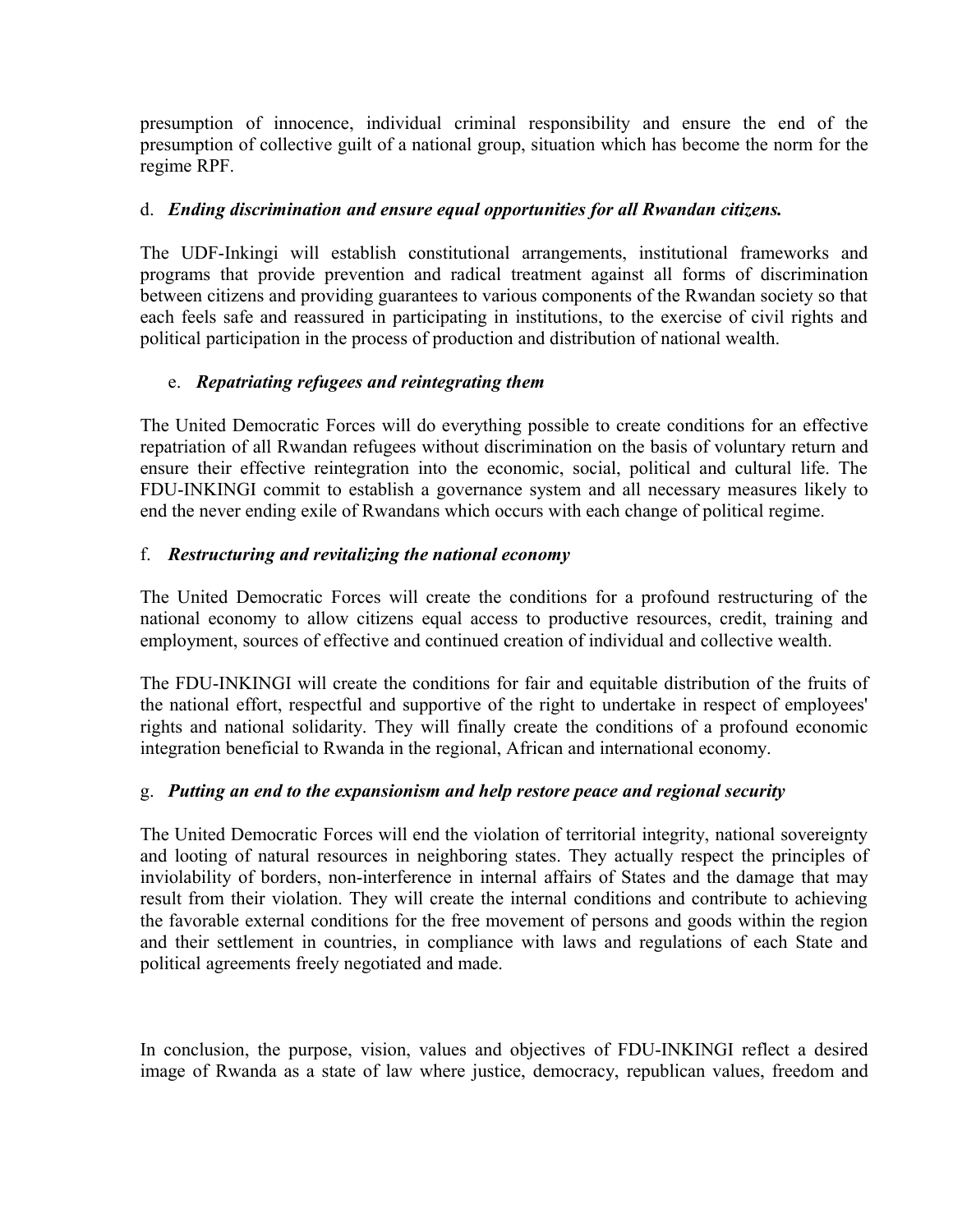solidarity, and scrupulous respect of life are guaranteed and constitute the basis of reconciliation, national cohesion, peace and sustainable development.

Beyond public participation they want to characterize institutions by, FDU-INKINGI are aware of Rwandans' high capacity to recognize differences and manage them, benefit from their many individual and collective experiences to create and facilitate a franc dialogue and effective reconciliation.

# **4. POLITICAL PROGRAM OF THE UNITED DEMOCRATIC FORCES**

Our country is experiencing an unprecedented political crisis, humanitarian, economic, social and institutional crisis. Today we have reached a point in history where Rwanda is deeply scarred by violence, poverty, exile and death. The national economy is a disaster, famine rages in the country, national education has collapsed, public health and national development, particularly rural, are idle.

To prevent the risk of a new confrontation, Rwanda urgently needs strong democratic institutions and the rule of law, these being the single institutional framework which will rebuild the society and work towards its socio-political stability and to economic growth.

Through this program, FDU-INKINGI provide a better living together in our country and a policy of good neighborliness in our sub-region. Far from being immutable, this program will simultaneously generate debate. Only the confrontation of ideas may in fact allow the search for scalable solutions tailored to the needs of our time and the fluid political situation of our country.

However, in order to champion in Rwanda another policy, it must establish a political, social and economic system must be established that prevents our society from disintegrating definitively by deadly and endless clashes. In fact, ethnicity and regionalism are not a destructive product of the history of Rwanda. They are the result of power struggles between the ruling elites whose greedy strategy is often to "divide and conquer" using ethnicity and / or regional origins of Rwandans.

To stop the evil that is corrupting Rwanda, FDU-INKINGI committed courageously to hustle some taboos and lead a significant change of mindsets to achieve:

- An embodiment in people a mindset that refuses to submit to the reign of tyranny; civil society pledge of democracy and civic responsibility;
- A removal of, in social relationships, behavior and reflexes that remind the hierarchy of feudal monarchical and colonial social categories of the past.

No offense to all fires and artifices fighters, the FDU-INKINGI are convinced that the solid construction and cultural history of our country has made a homogeneous people of Rwanda a nation-state with very clear outlines in terms of national identity and will to live together.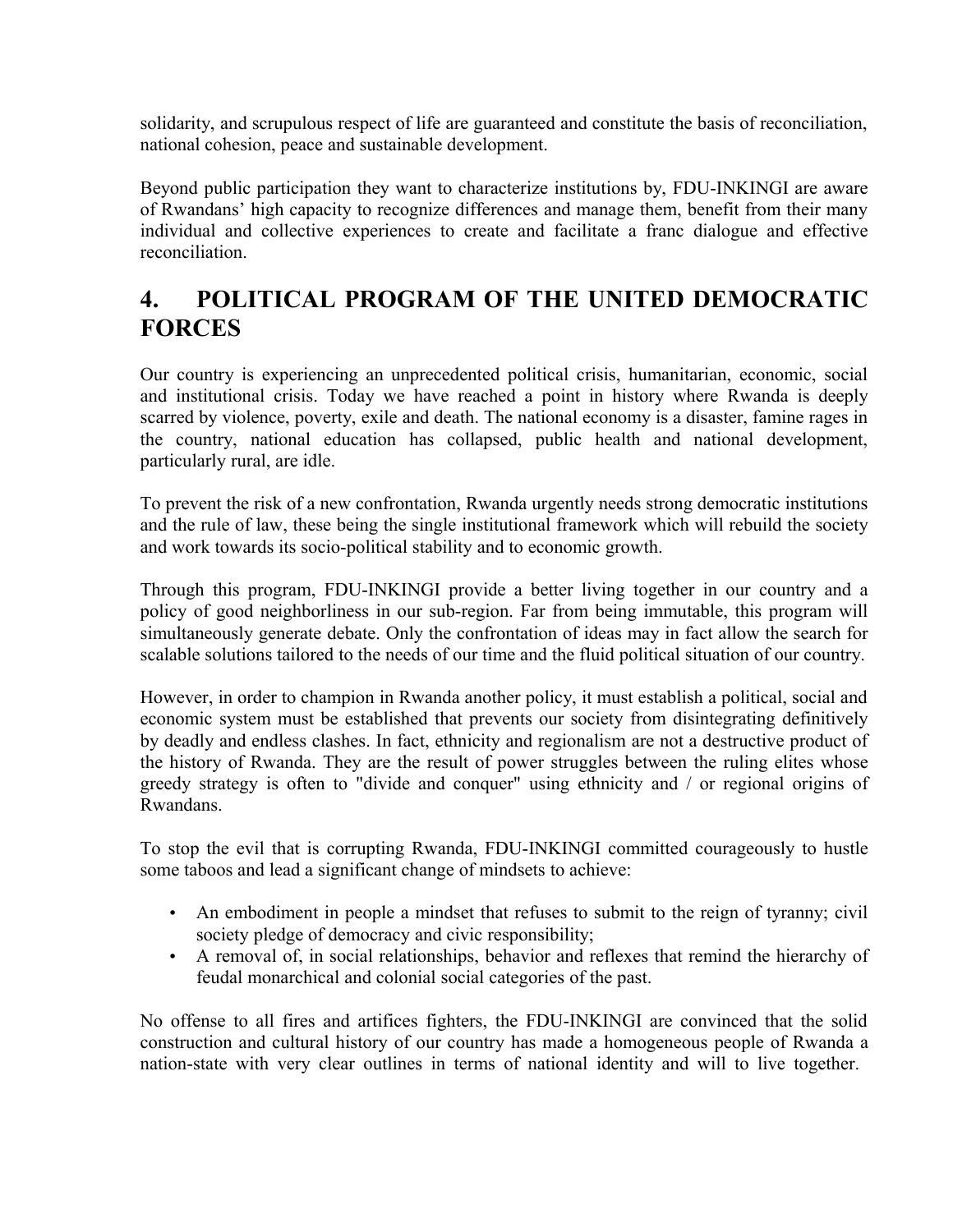## *4.1. Political area*

#### a. Democracy

Rwandan society can not live indefinitely under the bracket of a handful of extremists whose only motto is the exercise of repressive power and undivided. Powerful groups hidden within the army, the RPF and the local administration have set themselves above the law and corrupt our national life. This then installed a military and totalitarian regime. The widespread impunity, corruption, the silencing of political parties, lack of freedom of opinion and popular participation in decision making and cronyism characterize the current situation.

The FDU-INKINGI denounce those who have worked to ruin our country and commit to remove effectively the heavy prejudice which hamper good relations between Rwandans. The FDU-INKINGI intend to be a reference that encourages new generations to make it their mission to continue to correct the mistakes and serious errors committed by the regimes of violence that ruled Rwanda each one after the other.

Peace and security are not possible in a political system where power considers much of its own people as an enemy to knock off. Tolerance, respect for others, the right to life, are all universal principles that Rwandans should definitely subscribe to.

It is therefore necessary to put an end to ethnic, regional, clan discrimination and of all other kinds, to establish democratic institutions securing all components of the Rwandan society. Institutions will be based on the principles of the rule of law, equality, civil liberties, and political pluralism, the holding of regular free and fair elections, respect of the popular verdict, participation, separation of powers and respect for human rights, dignity and freedoms. The FDU-INKINGI are resolutely committed to fight to assert that democracy beholder of hope for people, without which sustainable development and any chance of social peace would be doomed to failure.

We are aware that democracy is not reducible to discourse of intentions and timely organization of elections. This is more of a process which people must constantly be involved in, especially at local levels. The power must indeed be politically accepted by the community it is supposed to serve. The power derives its legitimacy from a wider participation of the population, its fairness and accountability. In this perspective, local government units must also be sustainable and have at their disposal the financial and human resources to enable them to effectively perform their functions. In this perspective, FDU-INKINGI are determined to work for:

- Effective integration of the whole population, particularly those in rural areas, to make decisions by particularly establishing the right of popular initiative.
- Prevention but also the active intervention in the causes of exclusion from society, giving everyone the means of freedom and responsibility.
- Freedom of association and political pluralism.
- Recognition of rights of political opposition, whether national or local, at all political levels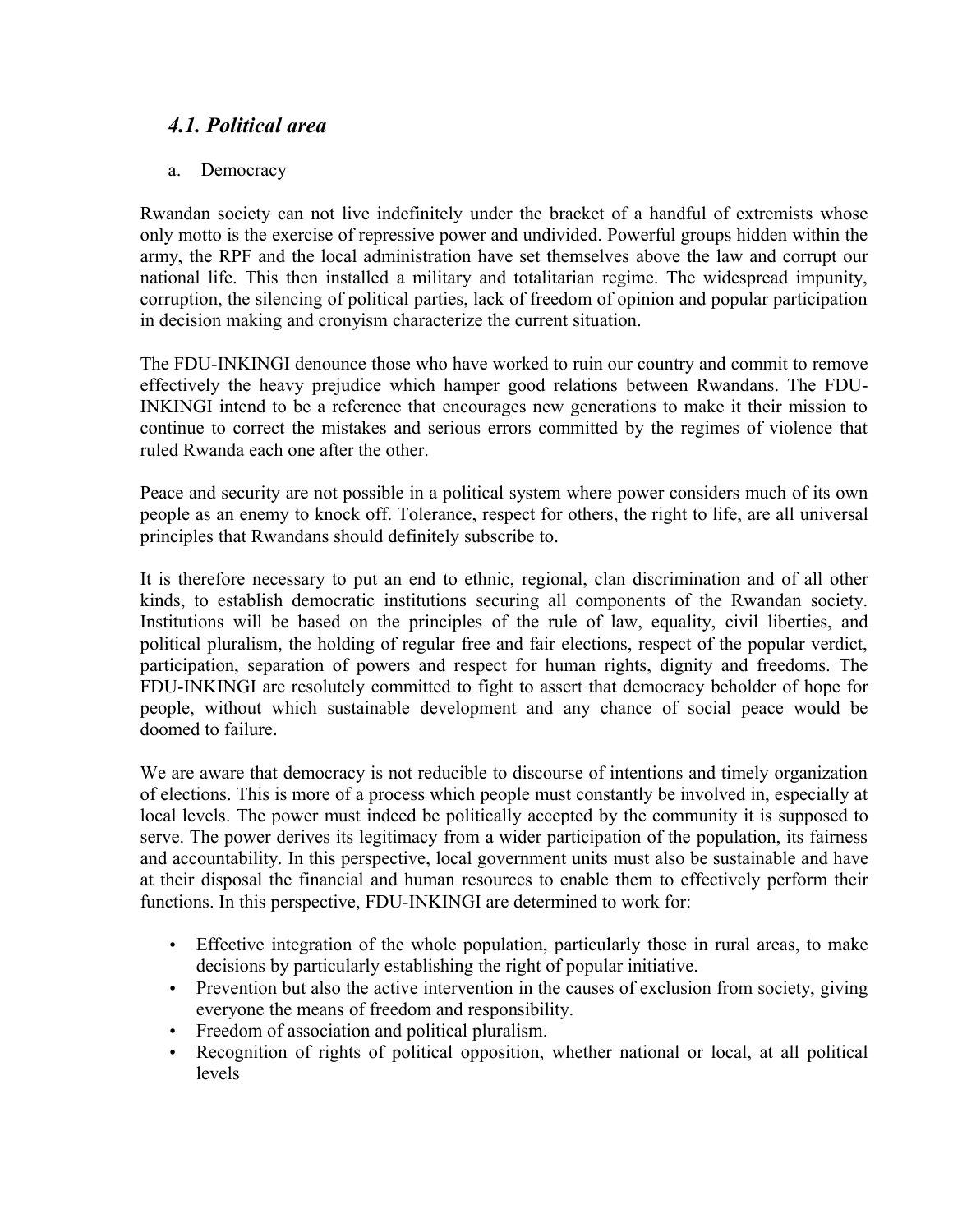- Absolute prohibition of overlapping functions and mandates that lead to concentration of power in the hands of a few oligarchs.
- Freedom of the press and the development of an active civil society.
- Equal opportunities for all citizens.
- Establishment of a transparent framework for public financing of political parties based on their representation.
- b. Separation of powers

Rwanda has long been a vertically organized society with a highly centralized state where political leadership has not always been sufficiently promoted**.** People have often suffered orders from above, unable to give their point of view on running the country and without necessarily recognizing themselves in the political interests put forward. It is this fact that keeps the fighting groups within the elite who are fighting against each other to keep or gain power without institutional safeguards and without control of any power balance.

THE FDU-INKINGI intend to rebuild the unity of the Rwandan people around a republican state, democratic and free and clearly separating the three powers. An executive who leads the government action, a legislative body that passes laws and effectively controls the action of the executive, an independent judiciary which attests to the constitutionality of laws, does justice to the litigants and resolves disputes between the two first powers. We need the power checking of the power to ensure the civil liberties of citizens and the regular functioning of institutions.

To do this, in that perspective, FDU-INKINGI defend a semi-presidential Rwandan regime based on the correlation, the separation and independence of powers.

## *b.1. The executive power assured by the President of the Republic*

The President of the Republic, who is the head of State, will be elected by direct universal suffrage by an absolute majority for a term of five years renewable once. The President of the Republic is the guarantor of national unity. He determines the country's political line and leads the government action. He is assisted in his duties by a vice-president acting as Minister of State, from a group of national diversity, other than his own and, if possible, a different region. He is the supreme commander of armed forces and police. He appoints the ministers of the coalition of parties that obtained the most votes in parliamentary elections. He cannot dissolve Parliament without this being delivered simultaneously with his own mandate and vice versa.

The Government has, with Parliament and the people, the initiative to make legislation. The Council of Ministers discuss obligatorily on the decisions of government's political agenda, bills, decrees and ministerial and presidential orders. Regarding the draft law, they may not be admissible by the Parliament if they have not previously been submitted for consultation among various sectors of civil society or interest groups affected by this issue.

#### *b.2. The Legislature*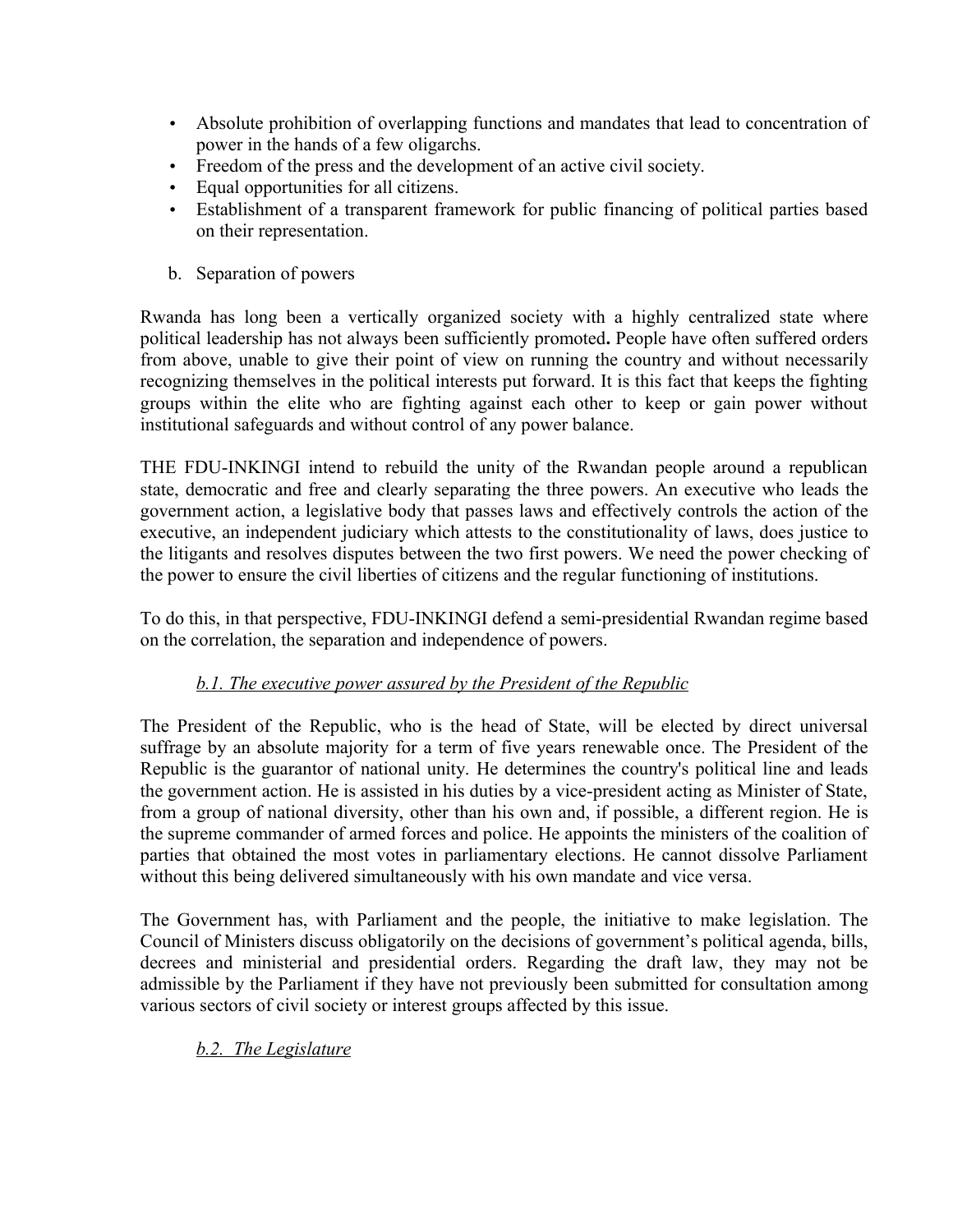Legislative power is exercised by a parliament composed of two chambers: the National Assembly and Senate. Members of the National Assembly are elected by the citizens by way of proportional representation, direct universal suffrage and secret ballot for a term of five years. The electoral representation is proportional to its population.

A second chamber, the Senate will be created to enable further consideration of bills and to fill any imbalance caused by the voting for the election of Members of the Lower House (National Assembly) whose composition reflects only the actual weight of various national political sensibilities but not from the national diversity. The Senate will consist of elected representatives from the 3 / 4 of active political parties at regional level and 1 / 4 appointed by the President of the Republic according to procedures taking account of national diversity. The number of senators by region is identical for all regions. Former heads of state are automatically entitled to being senators, according to the provisions and criteria defined by the Constitution.

The Senate discusses in first reading all initiatives of laws on national unity or the partial transfer of national sovereignty in the framework of an association between states. For other items of legislation, the Government may decide to submit for discussion first, indiscriminately in one or the other parliamentary chamber. For law initiatives first introduced in the Senate, their adoption is subject to the acceptance of the two Chambers. For others, in case of four attempted conciliation without success, the vote of the lower house prevails.

If at the national level, Parliament consists of two chambers: the National Assembly or Lower House and the Senate or Upper House, at the decentralized level, there is a single Chamber.

The National Parliament has wide powers of: approval of the government program, initiative and adoption of laws, voting the budget and approval of State accounts, control of government action, agreement of full powers in a state of siege or emergency, approval of the declaration of war, determination of the military contingent, approval and ratification of treaties, conventions, agreements, covenants, agreements or protocols involving the Rwandan state.

#### *b.3. The Judiciary.*

The judiciary is independent of the executive and the legislature. It is exercised by the Supreme Court, Courts and Tribunals. To ensure its independence, the judiciary has a Superior Council of Magistracy in lieu of disciplinary council for judges. The President of the Supreme Court is the President of the Superior Council of Magistracy. He is elected, with his Vice-Presidents, for a term of 7 years renewable once, by the Parliament convened in Congress. They are irremovable during their term, except for gross negligence. The law defines what it means by gross negligence. .The other members are elected for three quarters by and among the judges for a term of 6 years renewable. The other quarter to avoid the corporatism of judges is appointed in Cabinet Ministers meetings, on proposal of the Minister of Justice, by the President of the Republic for a term of 3 years renewable twice among non-judges. The Presidents of Courts of Appeal and the Councilors are appointed by the President of the Republic in Cabinet Ministers meetings, on proposal of the President of the Supreme Court and with the assent of the Supreme Council of Magistracy. The presidents of courts of first instance and the other judges are appointed by regional assemblies.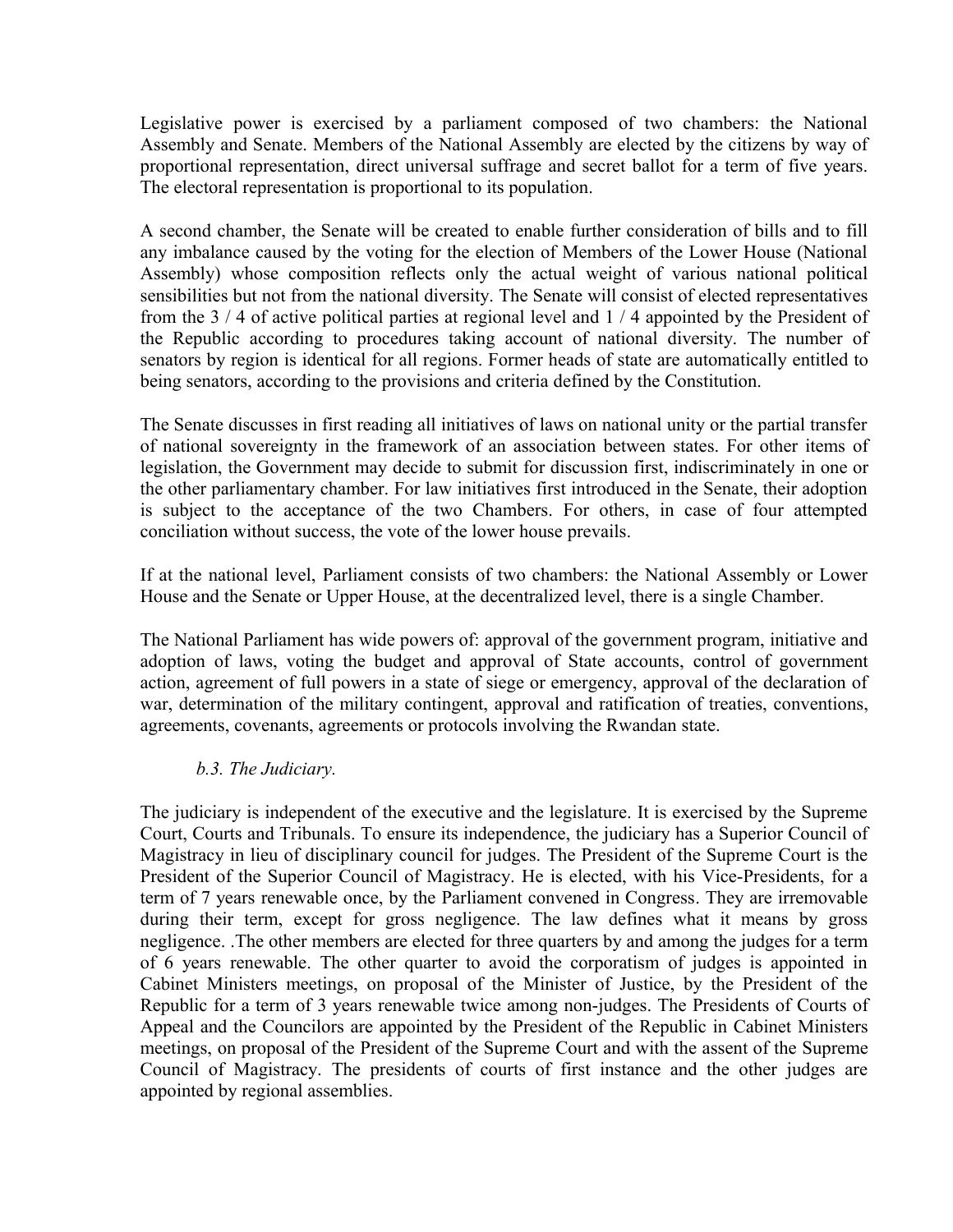The Supreme Court is the highest court of the state in the domains of administration, justice and public accounts. It is competent in respect of litigation about regional and municipal elections. The decisions of the Supreme Court cannot be appealed against and are binding on the executive, legislative, judicial, mediation and physical and moral entities.

#### *b.4. The local authority*

The concentration of power at the central level leads to overdevelopment of the central government to the detriment of regional and local authorities. In the case of Rwanda, access to power is seen as a gateway to scarce resources, creating tough competition and fratricide between elites and gives rise to conflicts of regionalism and ethnic type. Regionalism couldn't have done much havoc among the elite if it had been initially able to thrive in multiple responsibilities at the local level before going national. Decentralization, by its greater proximity to the middle, allows governments to better understand the problems and find their most appropriate responses.

Decentralizing and granting broad autonomy and new prerogatives and competencies to the regional council, regional assemblies and local authorities, not only expand the areas of power, but also become an intelligent and positive contribution to the resolution of regionalism and ethnicity. As if it were a political filter system in order to climb the central level, elites must first prove their involvement in local public life and service to the public interest. The FDU-INKINGI expect decentralization, not only the participation and taking more political responsibility by citizens and local communities, but also the revitalization of regional economies and the explosion of initiatives and creativity of civil society. It is there that original experiments on conciliation, not litigated settlement of conflicts, alternative measures to imprisonment and of revival of tradition and local customs will be explored.

Without this transforming the new institutions into corporations, the regional council and regional assembly will have broad powers in the domains of public education, health, local development, public finance, culture, social action and police. The government and the central parliament, which retain their generic competencies, of course, continue to lay the framework of conditions and general guidelines for the proper functioning of public institutions, economic competition and social protection. They leave the regions the freedom to imagine the specific combinations and beneficial to their people. Through a system of equalization negotiated during each term, depending on the demographic and economic weight of regions, the central government will allocate additional resources to the operating budget and program of regional public investment. It is understood that a region can develop a policy of economic and cultural cooperation with States or other international private or public institutions, in full compliance with the law on decentralized cooperation.

The Regional Council, elected by universal suffrage and proportional representation, will put in place the local government and ensure that all mainstream political opinions are represented in the local executive. This will be a regional government of consensus. At the municipal level, the Mayor and his executive team will be elected by the councilors in proportion to their political weight within the Municipal Council. The latter is directly elected by the population. An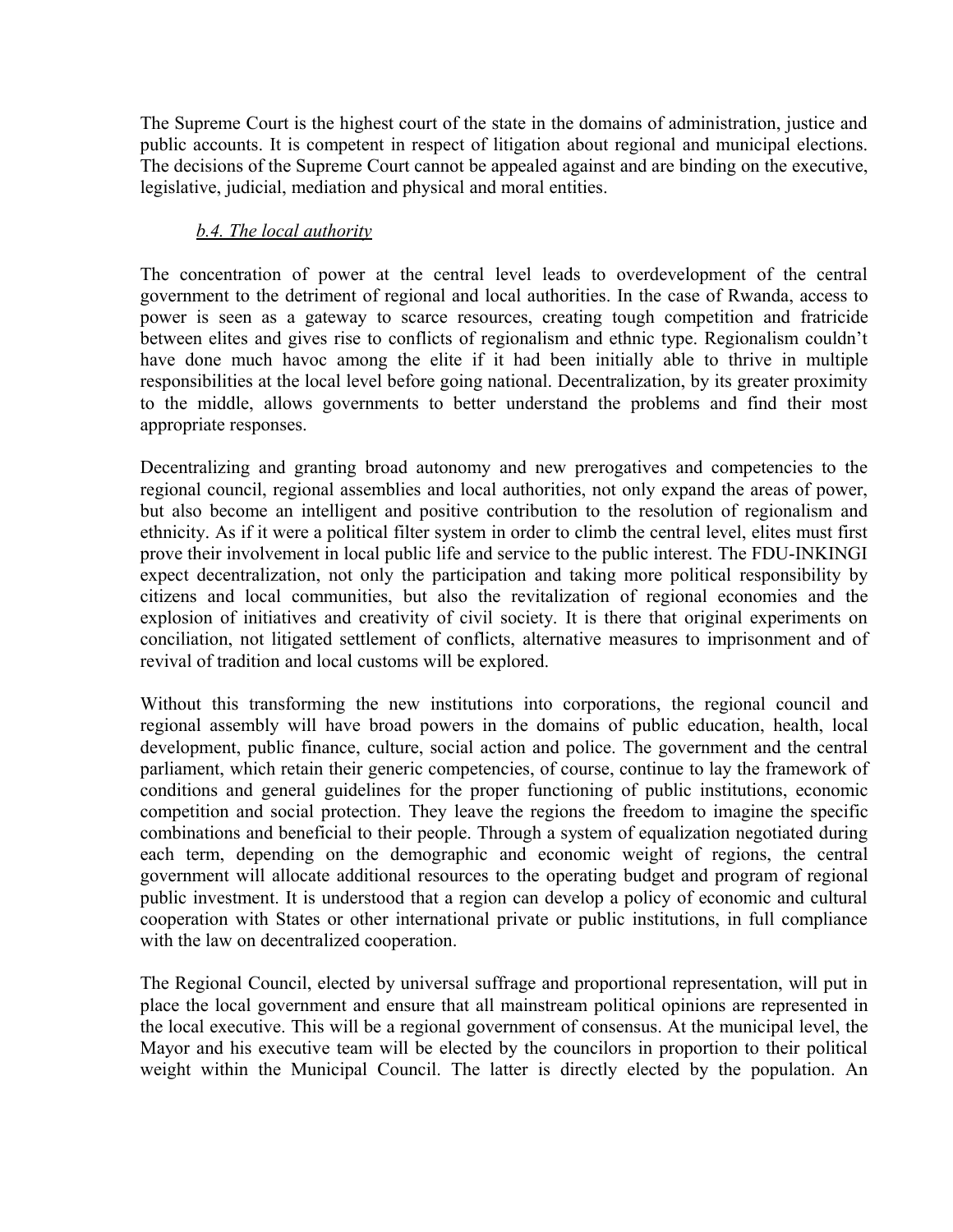executive team of the municipality is formed by the Mayor and approved by the council. The region or municipality may establish, as appropriate, taxes and fees.

#### *b.5. Political rights*

Popular participation is, after the separation of powers and decentralization, the third pillar of a democratic citizen. People normally perform their sovereignty through their elected representatives. However, it may happen that the politicians 'ring fence' public life and corrupt political system. Popular participation can control the action of "professionals" of politics and constantly reminds them who the real holder of sovereignty is, namely the citizen. The right given to a number of citizens to legislate in a particular area or oppose a law or an order of general application, require the government and parliament to remain attentive to the people, find answers and explanations to problems. More people will use the right of initiative, more authorities will understand that they are disconnected from the real concerns of people, the more they will feel the need to rectify, to better explain their decisions to survive politically.

#### *b.6. The Ombudsman of the Republic (Ombudsman)*

The Ombudsman of the Republic's role is to monitor and correct the omissions, errors, injustices and abuses of departments and agencies of Government. It will receive and process complaints from individuals, companies or associations it will receive and may also intervene on its own initiative.

The Ombudsman of the Republic and its staff will not be part of the public and will be independent of Government. The staff of the Ombudsman of the Republic will be specialists: lawyers, social workers and other professionals and technicians, having certified training in mediation. Elected by members of the National Assembly, the Ombudsman of the Republic will report its actions to the National Assembly.

A law on the Ombudsman of the Republic shall be enacted to give the necessary powers to conduct investigations. If the investigation reveals that the citizen has been unfairly treated by the Administration, the Ombudsman of the Republic may request a review of the administrative decision or, where appropriate, revision of a procedure, a policy, government program, regulation or law. It will act by way of recommendations. If the investigation reveals no unfairness, the Mediator of the Republic shall close the case and notify the citizen.

The Ombudsman of the Republic, through its mandate, will speak thus both on the protection of human rights; guarantee public freedoms and the correction of dysfunctional institutions. He will thus contribute to strengthening the rule of law and national cohesion.

#### c. **The question of national diversity and access to power.**

Playing down Rwandan tragedy to "ethnic" rivalry is showcasing a naive supposition of homogeneity of the country's "ethnicity". The real problem is that of political oligarchies and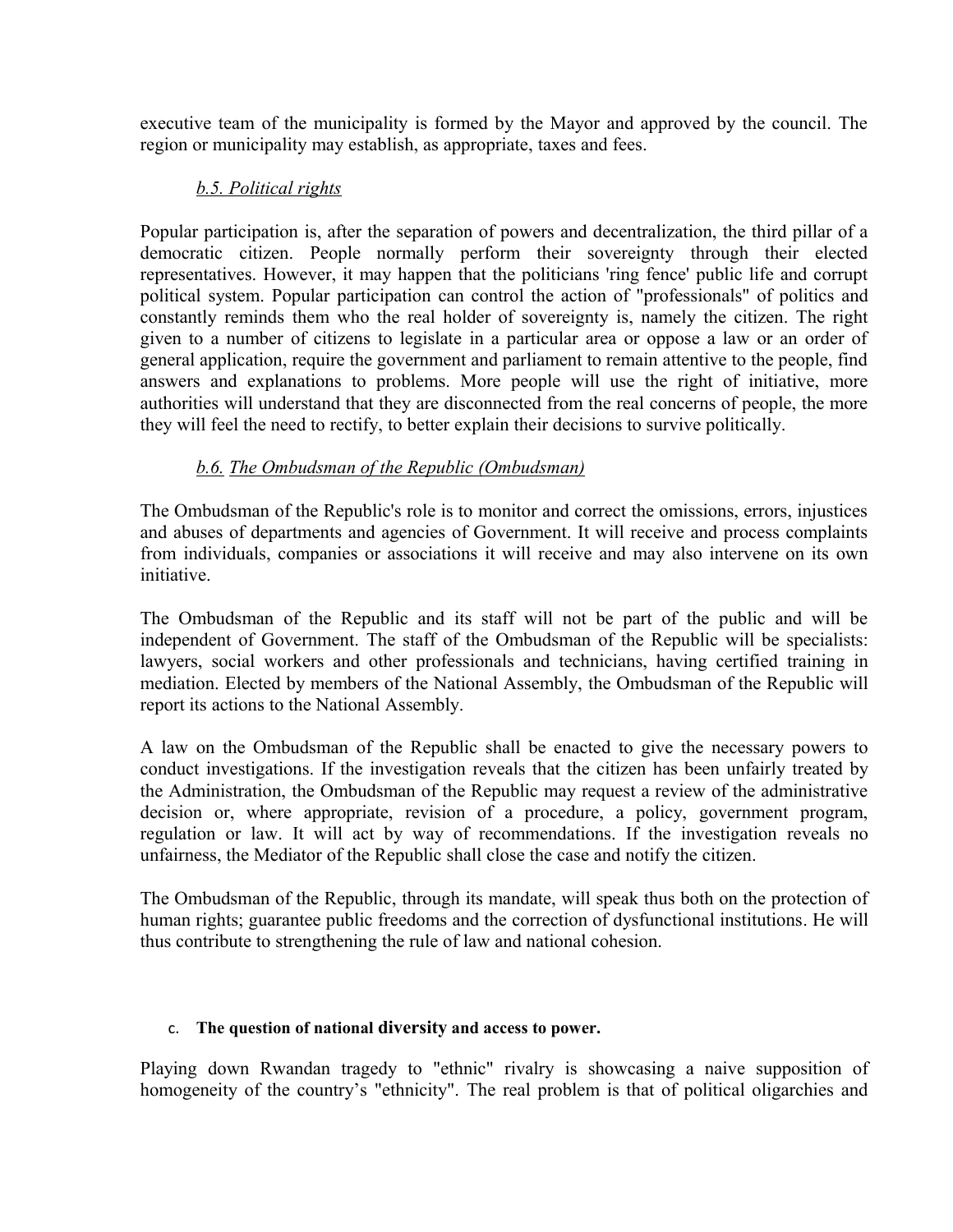military clashes with the mass people interposed. Everyone knows, Hutu cannot benefit from concentrating power wholly in the hands the Hutu elite. Similarly, no one can say that all Tutsi enjoy privileges from a Tutsi power that may claim to represent their interests. The proof of this is that now terrible, cynical criticism of having escaped to the massacres at the price of betrayal is weighing on the survivors, widows and orphans Tutsi. And everyone can witness today that, alongside a disarray of Hutu, Tutsi leaving the country in mass in exile. This is a result and demonstrates the futility of sitting on power any ethnicity, any clique who manipulate social antagonisms, for the sole purpose of staying there for life.

The FDU-INKINGI recognize that through tragic logic of manipulating people and social antagonisms for political purposes, political and military oligarchies take place and acquire importance that in the reality they should not have in every day of life of Rwandan people. "The ethnicity", "regionalism" and other differentiations fabricated in the narrow minds of Rwandan politics are a result of a system of patronage, exclusion, corruption and of nepotism that has been established, in contempt of the rule of law, to ensure political longevity and a pool of financial security to successive cliques on power. They result from the lack of thinking and vision to guide people towards progress instead of plundering and low mentality. The FDU-INKINGI will endeavour to eradicate all those elements that lead our people to the tragic disaster, witnessing the intellectual and moral decay of its elite.

Exterminating part of the population deemed undesirable does not protect the ones valued in favour or followers. Only democratic institutions that respect human rights and obligations of each and everyone can guarantee protection owed to every Rwandan whatever his or her origin, gender, wealth, profession, his or her political, religious, sexual and other orientation and opinion.

We firmly believe that it is by recognizing and guaranteeing the inalienable right of each of Rwandan to be protected - individually or collectively - by institutions and to participate in public life in the manner of his or her choice in the respect for public order, that set free everyone, especially minorities, from fear of individual or collective disappearance simply by unilateral act of government.

In order to allow every Rwandan to participate in and be recognized by the state institutions and by the state system that FDU-INKINGI recommend among other things the creation of the Senate and the electoral system with proportional representation. To correct some distortions in the popular vote and thus enabling each Rwandan to be represented, the FDU-INKINGI is committed to submit lists of candidates, representative of national diversity in parliamentary, provincial and municipal elections

And in the event of victory by the FDU-INKINGI, the same proportionality principle will guide the designation of senior executives of the Central Administration (Ambassadors, Secretary Generals, Director Generals, Directors of Public Institutions, Directors) and territorial administration (Mayors, Local leaders), the high command of the Army, national police and security services. All of these appointments will also be subject to Senate approval.

## *4.2.Area of Justice*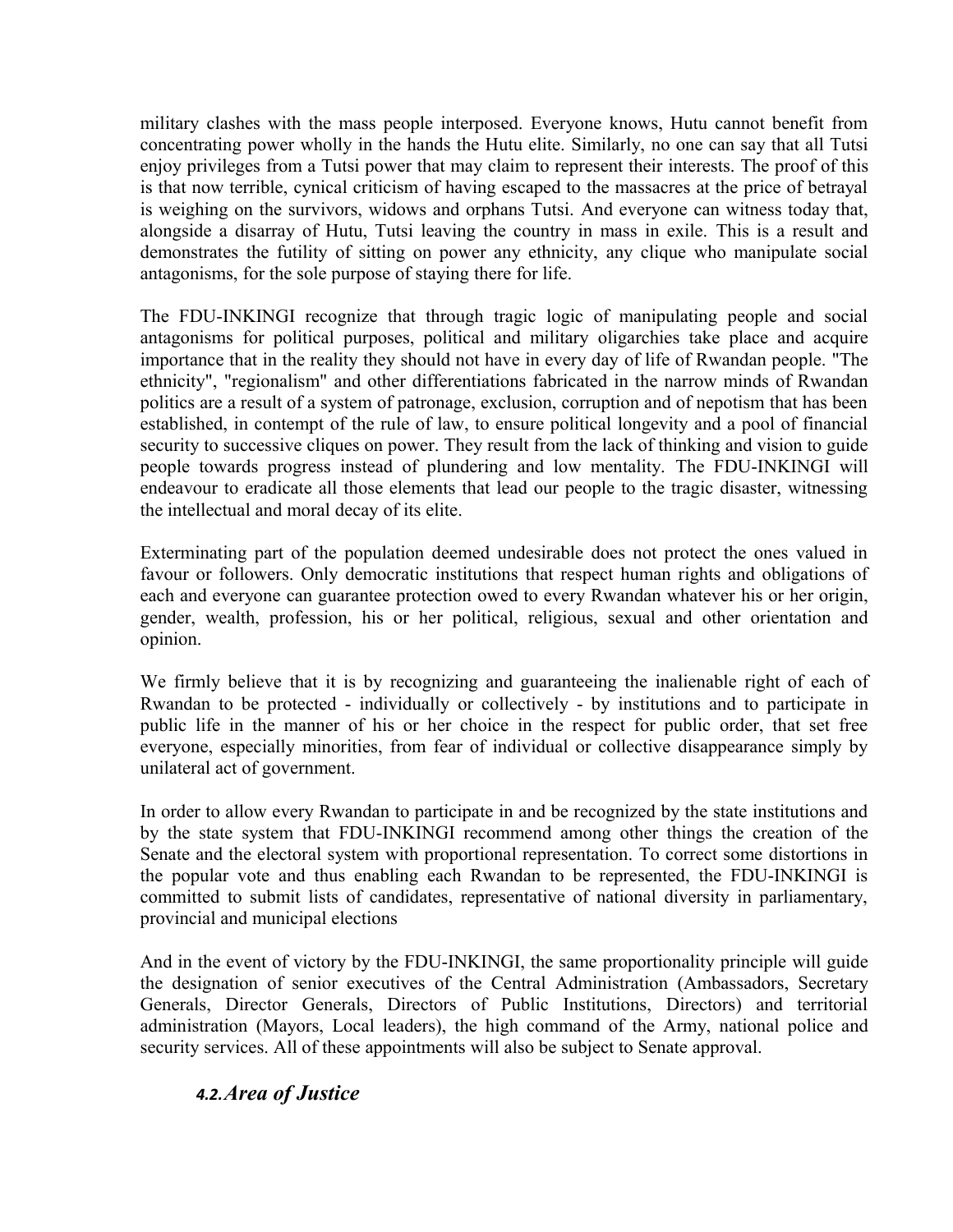The question of a fair trial as a factor in reconciliation and reconstruction of Rwandan society is a priority for FDU-INKINGI. If we are talking about banning the impunity, this shall apply to all perpetrators of crimes against peace, genocide crimes and crimes against humanity and other violations of human rights committed by Rwandans on the national territory and outside the country.

Democracy can only become a reality only if there is a judicial system to protect it. In this regard, breaking the vicious culture of impunity requires a good judicial system, adequate legislation and support to organizations of human rights.

The FDU-INKINGI approach is to establish a fair and impartial justice, independent and accessible to all. But the required change cannot just be declared. It must be accomplished within the overall framework of this program. To this end, some urgent measures will be taken to create the prerequisite conditions for this change:

- To repeal laws in contradiction with the Universal Declaration of Human Rights and other international conventions;
- To ensure the implementation of existing legislation and procedures, too often hampered for political reasons and opportunism;
- To end the influence on appointments of judges by political power. To this end, the personnel portfolio of all judges must be under the sole responsibility of the Superior Council of Magistrates;
- To simplify civil proceedings and increase powers allocated to the Justice Department;
- To better guarantee the citizens' rights through:
	- o Scrupulous respect for the presumption of innocence;
	- o Strengthening of the contradictory nature of the investigation procedure;
	- o Revision of the Code of Criminal Procedure to allow the establishment of independence and separation of the judge from the office of public prosecutor
	- o The revised code of criminal procedure to allow victims or their representatives, to initiate criminal proceedings, even if the prosecutor refuses, by direct appeal to the court of inquiry or trial;
	- o Creation of a free and independent Bar;
	- o Limiting the use of preventive detention to cases where a doubt about guilt is no longer allowed.
	- o Compensation to victims of wrongful detention and punishment of those responsible for detention so that they adequately reflect on the reasons for the decision to remand.

## *4.3. Area of human rights*

Having been misunderstood and often abused for long, these rights must be enshrined in the Constitution so that the human person is the central concern of the state and its institutions.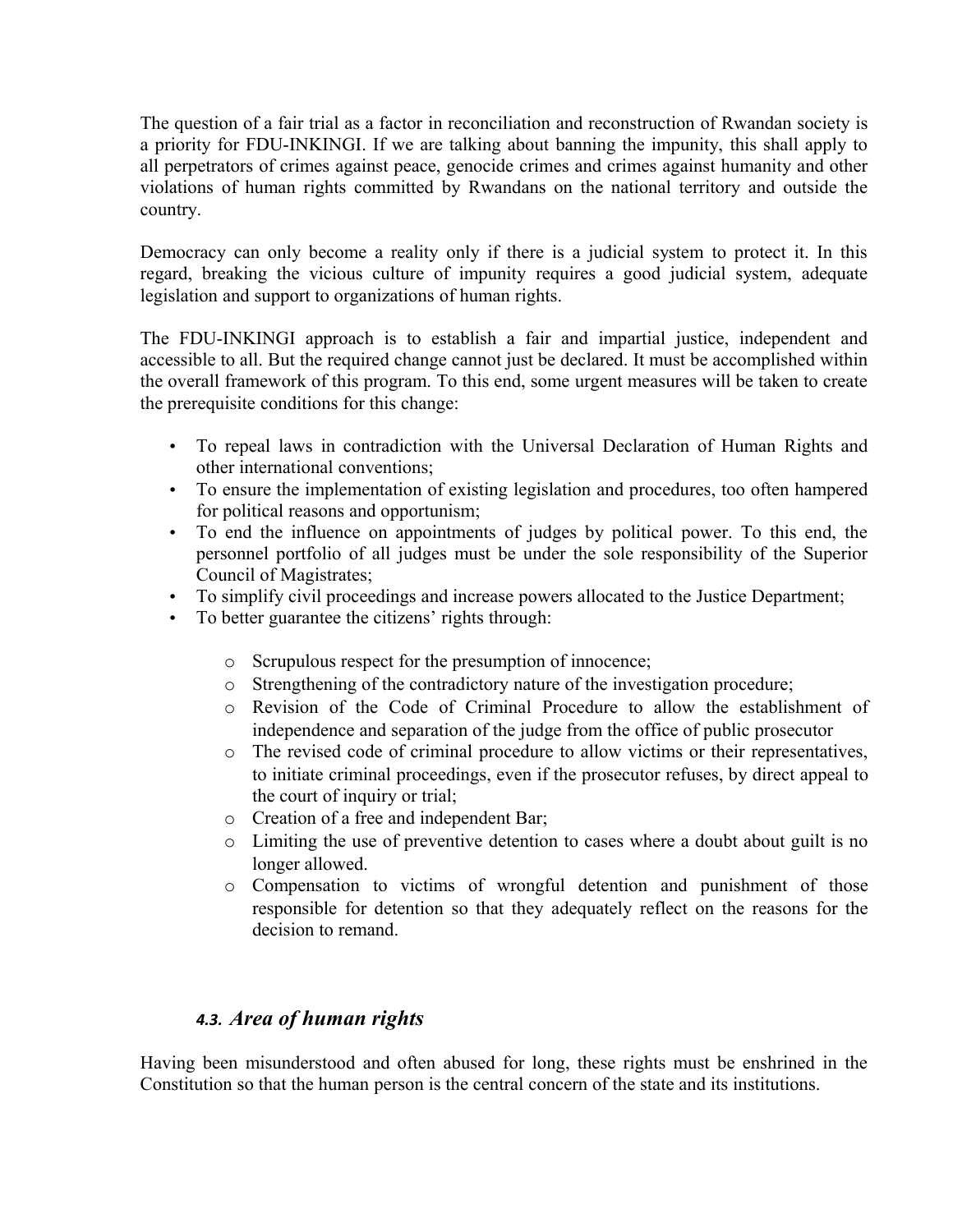To effectively fight against the culture of arbitrary decisions and disregard for life, FDU-INKINGI are committed to protecting human rights by:

- The development of a Rwandan Charter of Rights and Freedoms, duties and responsibilities of the individual;
- The creation, in all municipalities and sectors in the country, information and training services on rights and duties of citizens;
- Support for civil society to create an observatory of human rights;
- Promoting and supporting independent Human Rights Defence associations;
- The dismantling of networks of political and paramilitary organizations of terrorist or violent character and of the local defence militias of political parties;
- Conducting thorough and objective investigations into violations of human rights, including arbitrary detentions, killings, political assassinations, barriers to freedom of the press and compensation for victims of such violations;
- Mobilization of international aid to assist in justice and compensation for crimes against humanity so that Rwanda recovers its credibility in compliance with the law.

For FDU-INKINGI, Rwanda must necessarily enter into an era of strict respect of fundamental rights of human beings. Thus it needs a new generation of leaders who defend the weak and the oppressed, and who are determined to build a genuine rule of law. The trivialization of crime, arbitrary arrests, denial of justice, theft, poor conditions in places of detention, in this context, are a matter of concern and of major preoccupation for FDU-INKINGI. These rights must not only rely on the articles of the Constitution and other legislation and regulations, but they must also be real and be put into practice daily.

To this end, the FDU-INKINGI are committed to supporting the creation of an observatory of human rights and encourage the work of human rights activists to make effective:

- The affirmation and implementation of basic principles from the Universal Declaration of Human Rights;
- The realization of the principle of equal rights between men and women both in law and in practice;
- Legal guarantees for all persons accused or convicted as a right of appeal and the right to legal assistance.

## *4.4. Defence and security*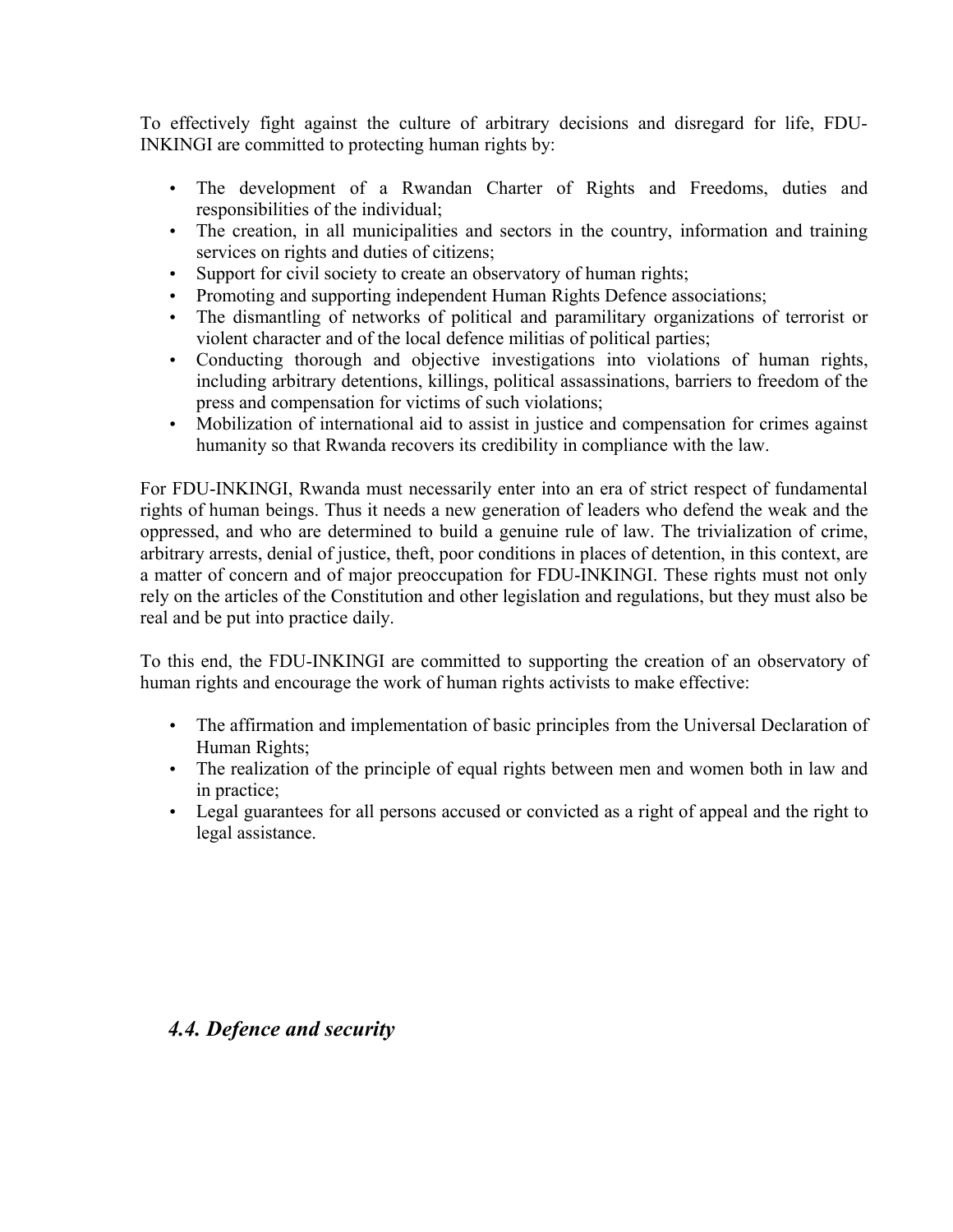The FDU-Inkingi are resolved to implement mechanisms to ensure the safety of citizens, the return of refugees and protection of democratic institutions through a security force publicly controlled.

Democracy, national independence, political institutions as well as civil liberties must be defended. The army and police are important elements of this defense. In our context, where the forces of defense and security have ceased to serve the people to become instruments of repression at the service of the dictatorship, their structure and their role must be redefined.

Therefore, defense and security forces will therefore be under the control of civil authority. In a democratic state, the army and the police are under the control of the government to serve the people. It is the Government that makes, among other things, the defense and security policy. The defense and security forces will have to play their role fully without interfering in politics. Military personnel are professionals, technical experts and not politicians. Major reforms must be made to provide the country with defense and security services, in service of the people, which do not use weapons at their disposal to take the people hostage and enslaving them.

The FDU-INKINGI will proceed with a restructuring of both services and will initiate a recruitment method based on competence, civic sense, love of country, political neutrality. Members of armed forces who are not currently pursued by international justice for their alleged involvement in crimes against humanity and who believe that these forces must remain effectively in service to the people and institutions and under the control of civil authority, will not have to be worried.

Thus the army will be exclusively responsible for external security and the police will handle internal security. Protecting democratic institutions, guarantees of civil and political rights and safety of different components of the Nation is the first mission of the police. The mission of the army is to ensure external security and defense of territorial integrity as well as assisting governmental organizations in case of emergencies and disasters.

Given the climate of suspicion that has settled, to ensure that each national group has a sense of security, the army and police should be reflective of the population they are supposed to reassure. Particular attention will be given to key command posts. The intelligence services will also follow the same principles. For all these different security forces, centres will be provided for training and for initiation to human rights, to the Geneva Conventions and to civic education with the help of civil society. The law defining the organization of the army, police and intelligence service will be swiftly developed. In all cases, all civil and paramilitary militias will be immediately disbanded.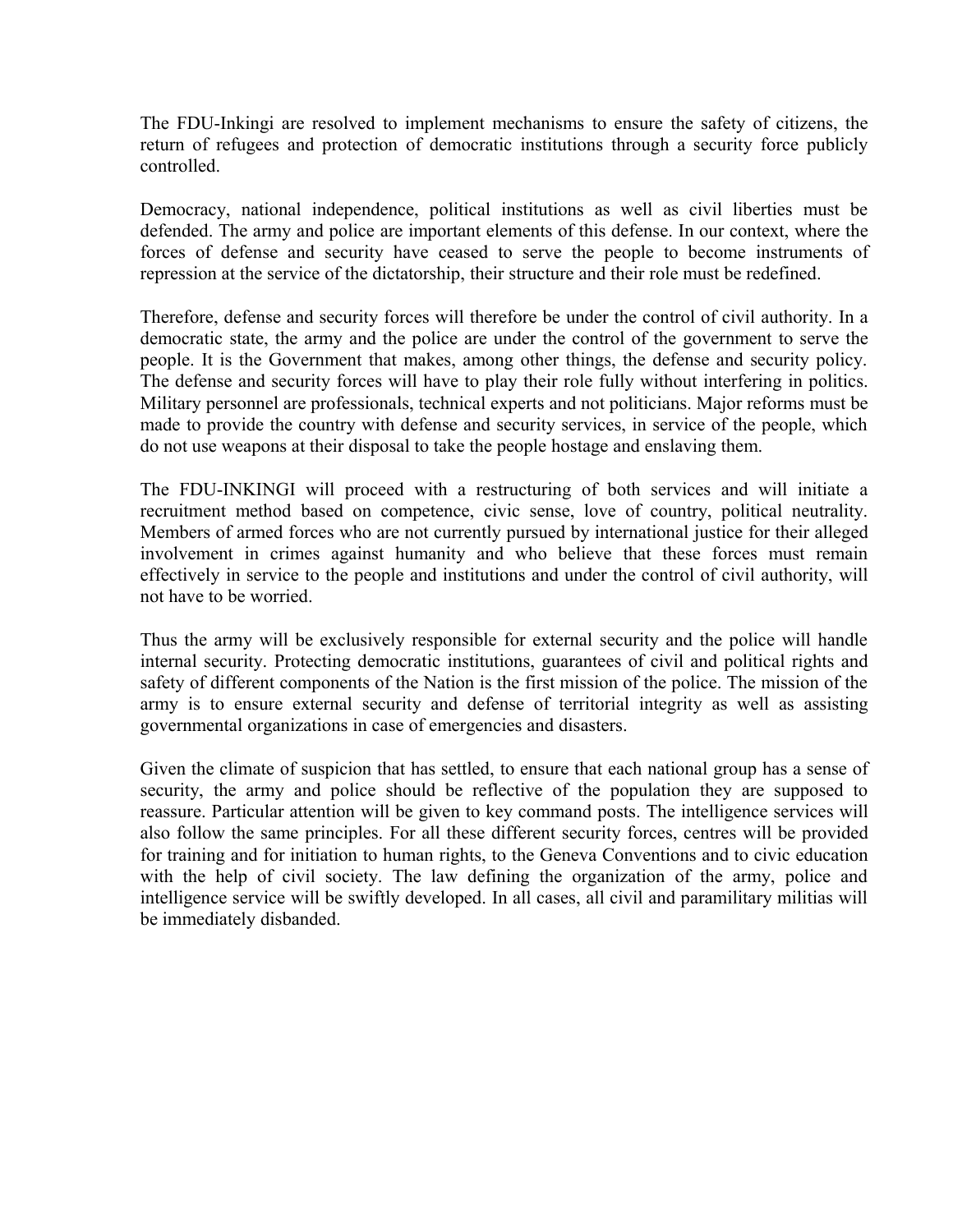### *4.5. Economy domain*

Economic reconstruction will be built within both the national development plan and the perspective of regional integration.

The FDU-Inkingi want to work towards an economy based on free enterprise and combined with social rights related to employment, corporate social responsibility and sustainable development.

The causes of poor economic performance of our country are indeed numerous. Some are related to the international market, lack of natural resources, the small size of territory of the country, its landlocked location, low productivity and a significant population growth. Others are the result of a poor national management, of unproductive and overpriced equipment that increase the indebtedness of our country, the absence of a political creation of external economies of scale, lack of administrative flexibility for new business start-ups, misappropriation of public funds and of international aid.

The skilled workers fled the country continuously since 1994. The forced resettlements of peasants into strategic hamlets abusively called "Imidugudu" and the illegal squatting of the land have disrupted the land and agrarian structures. The falsified official economic indicators conceal a growing impoverishment of sub-urban populations and extreme poverty of rural populations.

The state will withdraw from purely commercial enterprises but will promote their corporate social responsibility. Sufficient public participation will be provided in companies deemed strategic. The organization of the collection of taxes will be enhanced by the generalization of the statement of income and wealth both within and outside the country. Structures to fight against corruption and embezzlement of public funds will be put in place. Better parliamentary control over government expenditure will be achieved through training of MPs of the Parliamentary Budget Committee.

Economic development must include a strong response to the impoverishment of rural sector and socio-economic integration of the youth: two major vectors of exclusion and social violence. The training of young into professions that meet both the demands of the local economy, mobility and the evolving nature of the needs of domestic, regional and international business sector should be a priority. Decentralization in vocational training should demonstrate its adaptation and creativity.

Economic policies have paid little attention to the rural economy. On the other hand, investment capacity of the rural areas have been reduced by stripping off of its savings and transferring it to the urban sector, by wrongly fixing prices of agricultural products and the imposition of prohibitive taxes, (example: tax on coffee and tea export). Through their ingenuity, the peasants continued to finance their own rural sector and have managed to survive.

It is now time to initiate a land reform that will put an end to the current system of inheritance and the progressive fragmentation of land through the introduction of indivisible farming plots managed by family land organizations in agreement with local authorities.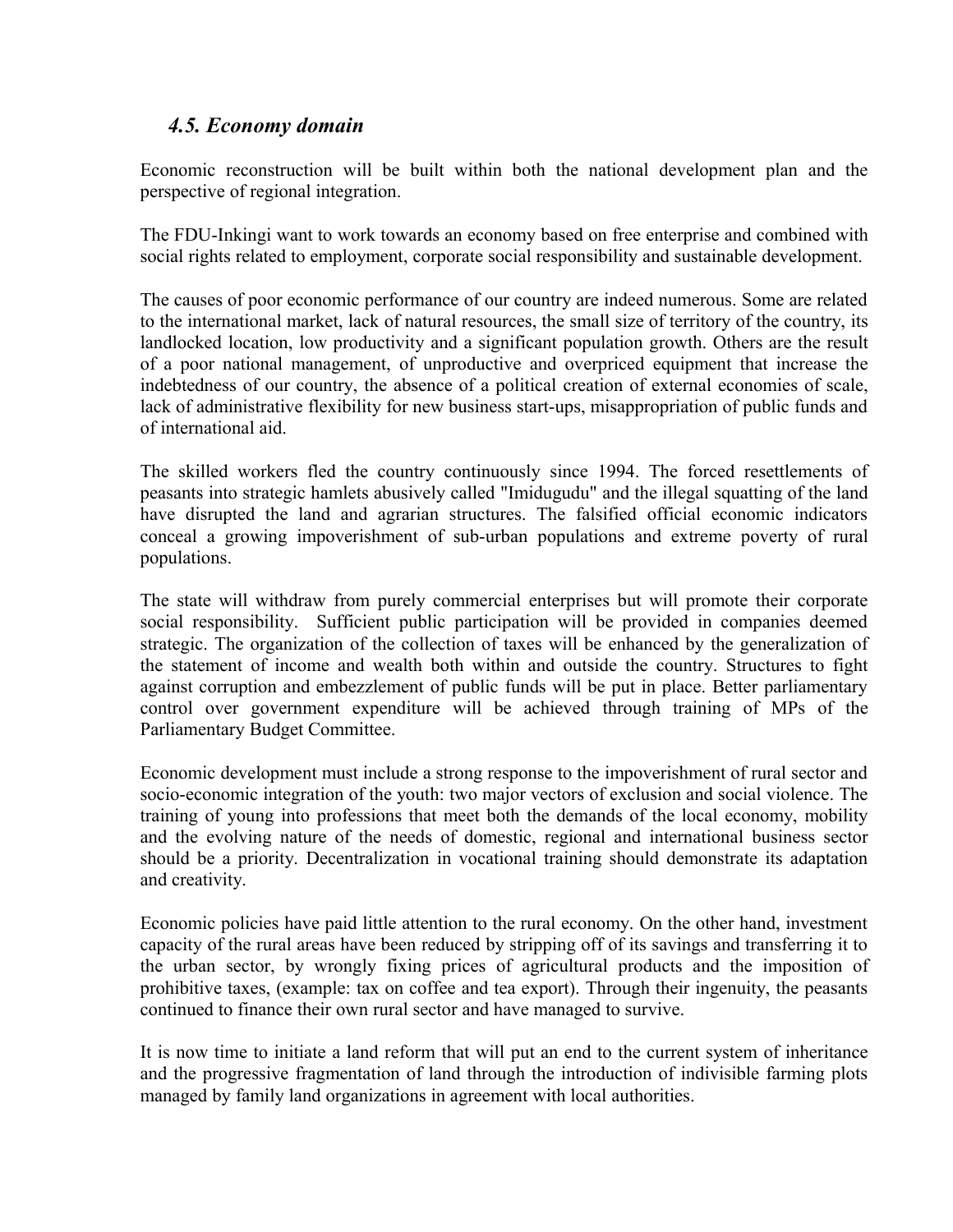The current policy of resettlement of people into designated villages will be banned. In fact, it kills private initiative and deeply jeopardizes the right to property of individuals and families. Our political organization will develop long term land secured credit systems with the potential to enhance productivity, compensation to legal successors and to safeguard the unity of the plots.

Agricultural policy will also emphasize high intensive labour investment programs such as investment in the sustainable management of natural resources (water, soil, vegetation), particularly the development of marshes and plains into irrigated agriculture in East, Bugesera, Rusumo and Mutara regions.

Will also be promoted development strategies based on:

- Participatory popularization where the researcher, outreach/advocacy worker and the peasant become partners and work together and where the cost of the popularization is gradually absorbed by local communities or through private organizations;
- Combination of agriculture to livestock activities;
- Accelerated ease of congestion of the agriculture sector: promotion of urban and rural non-agricultural employment as a priority (various crafts, services, industry ...);
- Regionalization of cultures, but avoiding anything that might appear as supporting monocultures, to enable the exchange between regions and promoting production chains will be encouraged.

In the secondary sector, agro-pastoral products processing, crafts and relocation of industries, which can benefit from comparative advantages at the regional or global levels, will be preferred, for purposes of export. In terms of services, Rwanda will take full advantage of its favorable geolinguistic situation: geographic position at the centre of the continent at the crossroads of Francophone and Anglophone worlds. The promotion of tourism, development of communications and information technology-based enterprise, and the development of financial institutions (banks, insurance) are promising areas of Rwandan economy at the regional and African levels.

An energy policy based on hydropower, solar, geothermal, wind and to some extent gas will be developed and implemented. The State will reorganize transport services, telecommunications, water and electricity production and distribution. A national environmental plan of action to address ecological restoration, conservation and management issues of the environment will be developed and implemented.

Overall, private investment will be encouraged with guarantees of security based on political stability, neutrality and promotion of peace in the sub-regional area and Africa. A new more attractive code of investments facilitating and accelerating approval procedures for enterprise start-up will be established, among other things, for the exploitation of local resources with the aim of job creation, technology transfer and industrial innovation and in favour of all companies with value generating activities. The State will ensure that fair social partnership between the entrepreneurs and workers organizations is established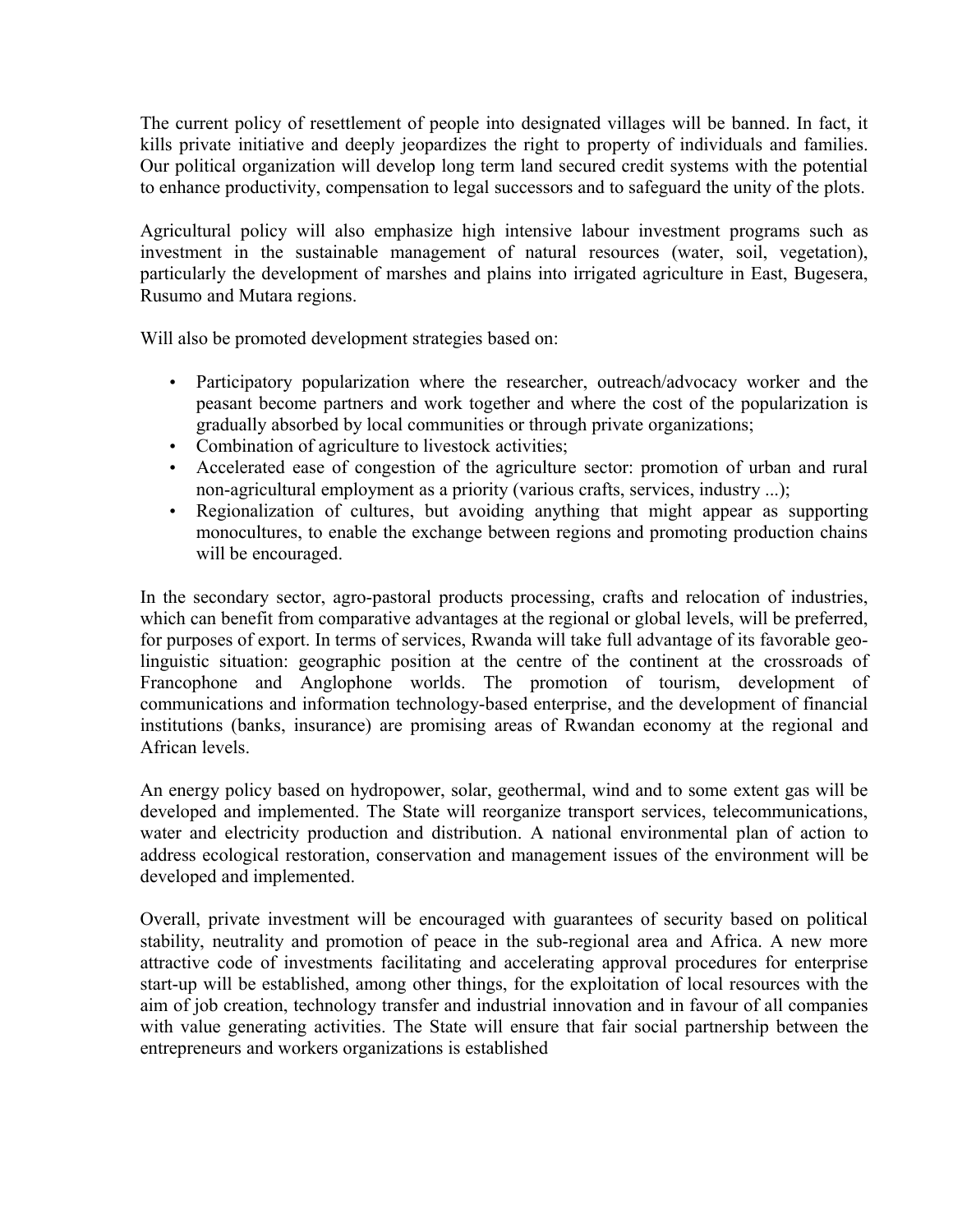Being a small-sized country, Rwanda, regionally and internationally, is better off working for a perfect freedom of movement of persons, goods and services, export, receiving a skilled workforce and becoming a hub of economic relations in the region.

While it is clear that the accumulation of capital and the creation of external economies (basic infrastructure such as good roads, rail and air networks, a good national communication network, a good legal environment, an effective system against corruption) constitutes the basis of the economic boom of countries, FDU-Inkingi yet remain of the view that human capital, i.e. investment in education, is the comparative advantage that our country can sustain at the regional and African level. The Rwandans are indeed recognized everywhere as a young population, diligent at work and integrating easily into organized structures that require some discipline.

The FDU-INKINGI note with interest that there is political will at the continental level under the NEPAD (New Partnership for Africa's Development) framework to bring Africa out of its economic decline. They believe that Rwanda can play a major role and can provide a workforce with expertise in the development of communication infrastructure (road, rail, telecommunications) of regional and African dimension as well as in the services industry (banking, insurance, tourism).

# *4.6. Environmental domain*

Natural resources constitute a key element of the prosperity of a society and the long-term stable quality of resources is indispensable to assure welfare and good standard of living. Nowadays, too much pressure is put onto the resources without taking care of future generations, or their use generates huge emissions and nuisances, be it at production levels, during processing, consumption or wastes disposal. A society which does not manage to resolve its environmental problems cannot survive in the long term.

FDU INKINGI aim to pay a particular attention to this sector by setting up a National Environmental Plan in line with the evolution of the International Convention on Climate safeguard.

The main objectives of his policy are to:

- stabilise, in the long term, the quantity and quality of natural resources at an appropriate level;
- protect humans and valuable property against extreme nuisances, natural and technical dangers;
- safeguard and durably use natural resources and repair damages happening to them;
- carry out a policy of environmental management, which guarantees a moderate use of the soil and the protection of natural resources;
- reinforce the international harmonization and international regulation in the interest of natural resources and in a fair competition.

So, in a particular way, FDU INKINGI will watch over: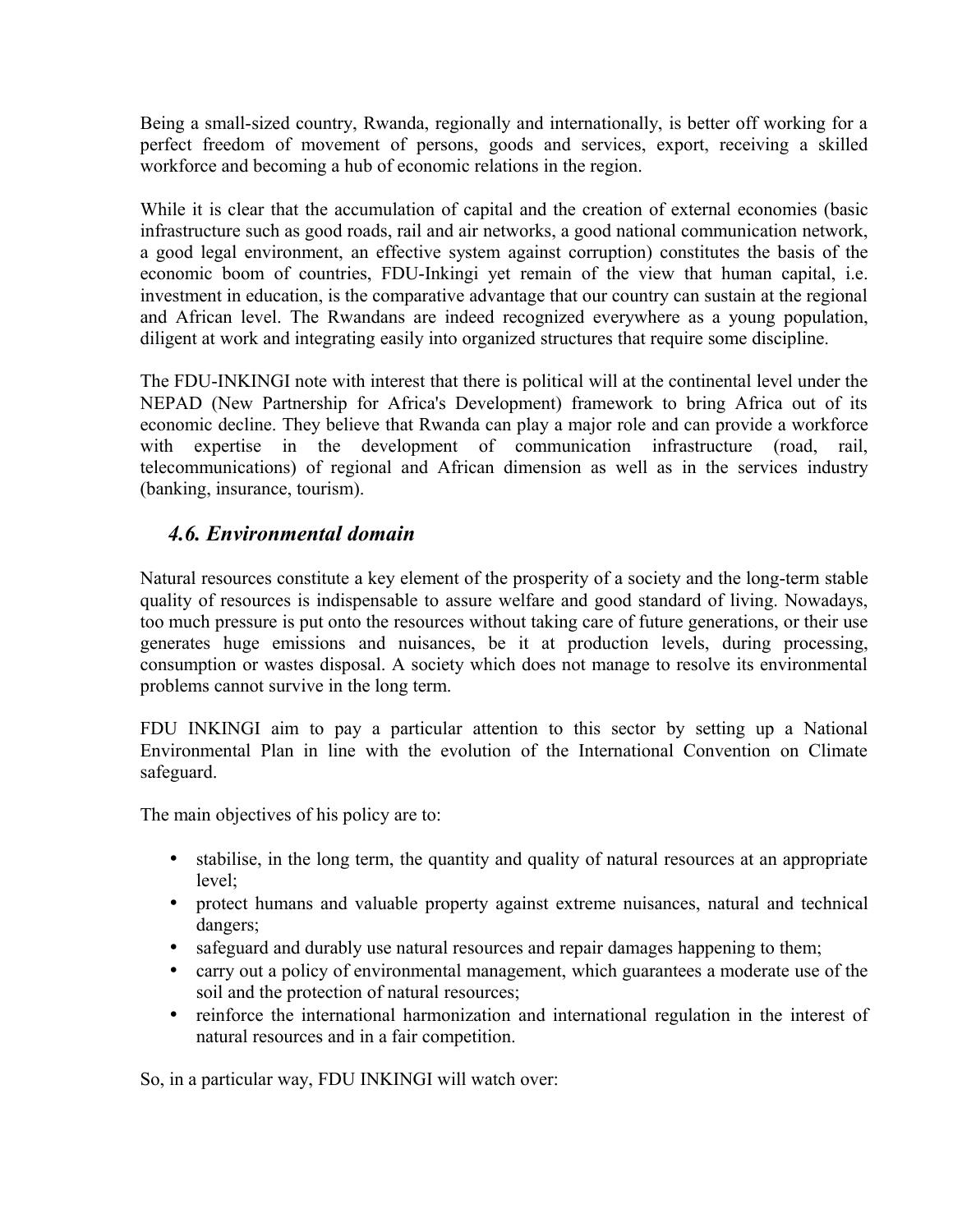- the safeguard of biodiversity with a particular attention to the protection of the natural forests of Nyungwe, Gishwati and Birunga;
- the protection of the Fauna and the Flora, in particular the protection of endangered species (especially the mountain gorillas) and National Parks;
- the campaign against deforestation and soil erosion;
- the campaign against cities spreading out, especially the Capital City;
- the urban planning and management in favour of walking, soft mobility and public transport;
- the incorporation of topics on resources and environment into education and training curricula as well as strengthening of information to the consumers;
- the orientation of the fiscal system in line with the moderate use of natural resources;
- the assessment of the impact on the environment from goods and services produced by industries as well as by the public sector;
- the research for alternative solutions to ease off the constraints which Rwandan populations are subjected to, namely the insufficiency of the firewood, problem of packing material, the access to pasture, the chores of terraces and stamp, farming in marshes and valleys, environmentally-friendly habitat, maintenance and protection of tourist places.

# *4.7. Public health domain*

A population in good health is a population fit to work and, consequently, able to take its destiny in hands. Besides, it is upon the quality of the public health and the effectiveness of the system of social foresight that can be judged the state of national solidarity and cohesion. It is therefore rightly that FDU-INKINGI will make the policy of health for all a priority.

Demography control, the permanent effort of adaptation to demographic evolution and the policy of medical prevention are the three major axles of FDU-INKINGI action in the health sector. To this effect, the health sector will be given first-class choice in programming human development. Thus, our major concern will be to build medical and health centres as closer as possible to the target populations and provide them with staff and adequate equipment, as well as the rehabilitation of those already in operation.

Our goal is to contribute to the improvement of health conditions of the population and noticeably reduce the mortality rate, especially that of new-born babies. We shall achieve this, namely by:

- a. setting up a system, efficiently coordinating the campaign against malaria, the AIDS and other endemic diseases;
- b. developing systematic health education, training and information for the whole population;
- c. giving priority to simple, but efficient measures, such as delivering, 'on site', basic medicines and protection tools to create a less favourable environment to the spread of AIDS by sexual way,
- d. restarting and equipping the mobile teams of diseases detection and control of pandemic spots with medicines, vaccines and all other forms of treatments;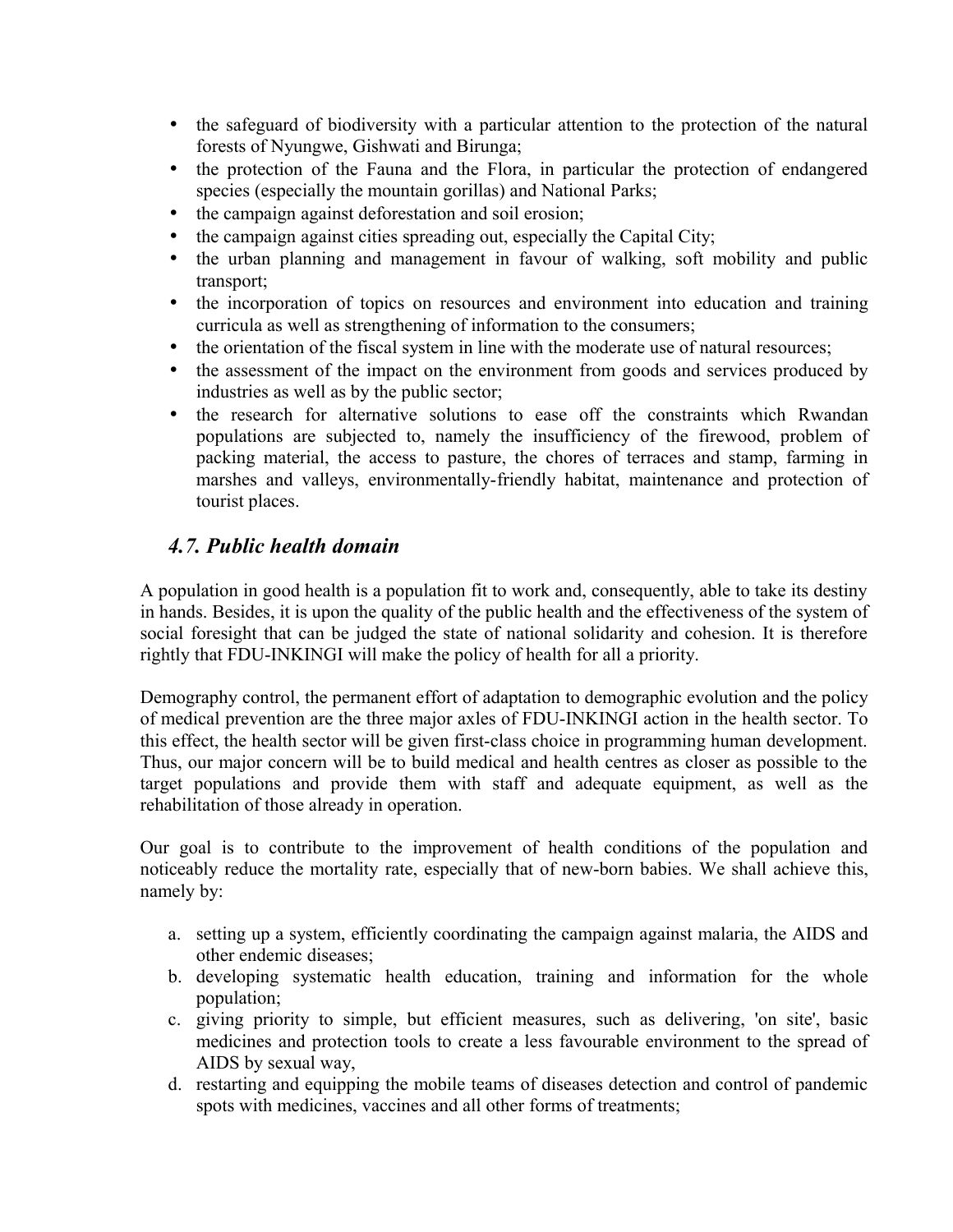- e. developing preventive medicine, traditional medicine and mass medicine;
- f. sensibly increasing health budget to attain WHO (World Health Organisation) standards as well as to rehabilitate and promote health infrastructures and equipments;
- g. setting up University or Hospital Centres for top and targeted applied researches by endowing them with highly skilled personnel and with appropriate equipment in order to deliver to the population quality health services and to develop new preventive or remedial approaches to diseases or infections.

# *4.8. Education.*

FDU-INKINGI consider education as a mean of emancipation and social justice. Education and professional training must be rightfully regarded as tools for reduction of social inequality. FDU-INKINGI thinks that, for its development, Rwanda first needs citizens endowed with necessary expert competences for the country's economic dynamism and for the social and cultural emancipation of every single Rwandan. It is, indeed, the whole issue of individual selfgovernance that is played down.

From this perspective, FDU-INKINGI remain convinced that:

- Basic education is a fundamental right of every Rwandan;
- Education is one of the main factors that contribute to health improvement, security and prosperity. It contributes to the maintenance of a viable environment for people, favours social, economic and cultural development as well as freedom, tolerance and capability of cohabitation;
- So called traditional education is the starting point to all forms of modern education and can equally contribute to the development of the society, like any other form of education;
- Professional training and its general implementation constitutes a priority.

Considered this, any policy in the education field must tend to meet the fundamental educational needs. These needs include essential apprenticeship tools, as well as the fundamental educational contents which the human being needs to survive, to develop all his capabilities, to live and work with dignity, to fully participate into the development, to improve life quality, to make wise decisions and keep learning.

The specific objectives which FDU-INKINGI want to achieve in this sector are to:

- Make primary education compulsory and free;
- Re-think and implement family education aiming to protect early childhood and transmit traditional values of community way of life and basic knowledge which the child needs in his everyday life;
- Make compulsory the access to a basic quality education build on the possibility to acquire the knowledge and to exercise self-governance and responsibility;
- Promote gender equity and equality among other national categories;
- Improve the quality of education by setting up management systems and educational governance which are reactive and participative;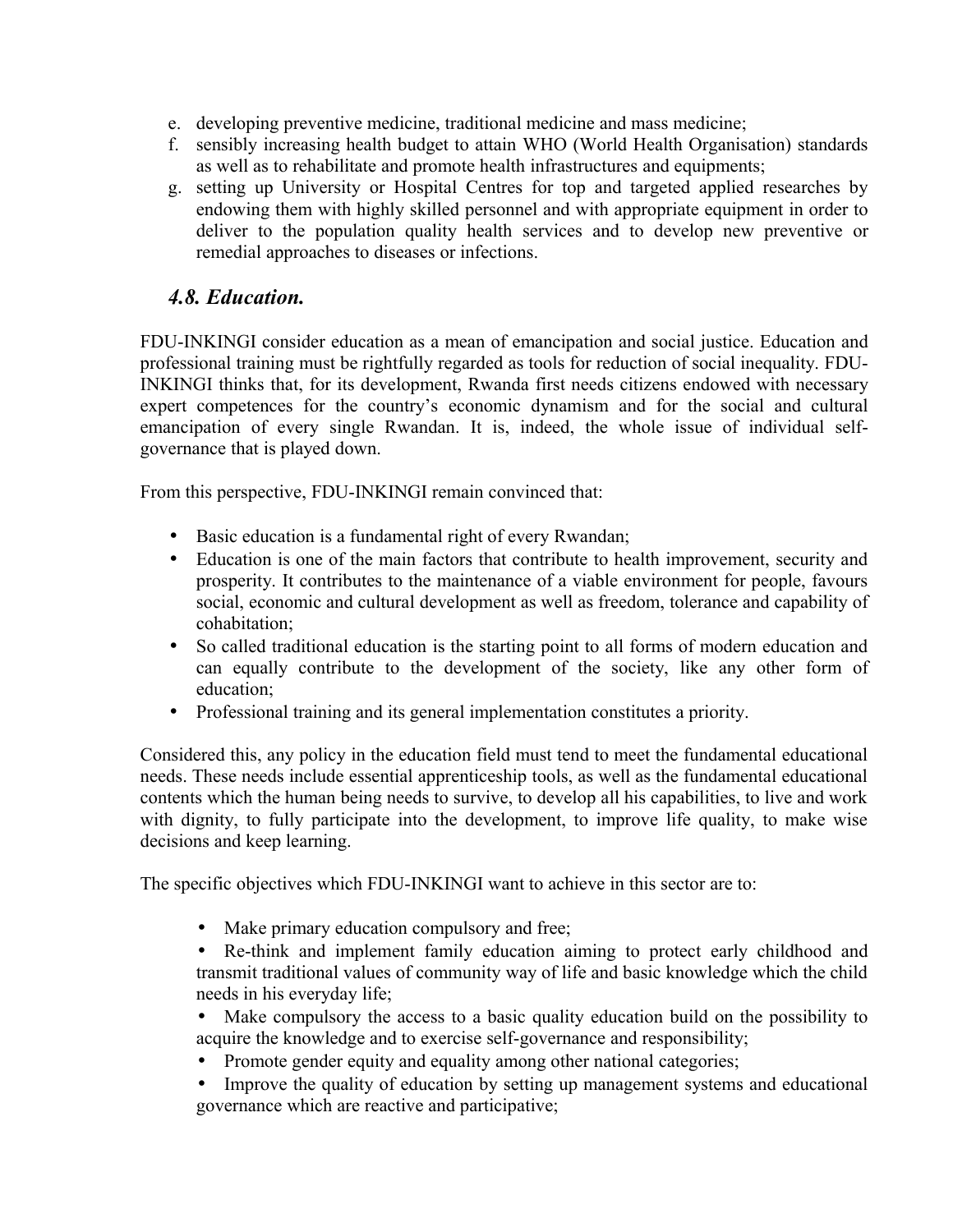- Guarantee functional literacy to the whole population;
- Insure a leading to qualification training for every young person;
- Make education and professional training of the youth the spearhead of African integration.

Besides, as no country can develop without applied research, though very expensive, FDU-INKINGI will draw to scientific and technological research all the attention it deserves by engaging into regional and international partnerships in targeted area, such as information and communication technologies, bank insurance, health and civil engineering.

With regards to present deficit Rwanda is plunged in at human resources level, our country needs in the medium term more of businessmen, of skilled workers, highly qualified technicians and engineers.

This goes along with:

- Speedy training of supervision staff and highly qualified technicians on field and in schools;
- Creation and rehabilitation of professional training schools and generalisation of professional apprenticeship;
- The creation of engineering societies able to mobilize specialists in various disciplines and to export their expertise to the whole Africa and beyond.

In face of an education system which was for a long time marked by a lack of transparency in the admission of the pupils and students in both secondary and higher institutions, and given the discontent and inequality generated by this system within the population, FDU-INKINGI provision consists of area program, based at one and the same time on:

- The increase of the reception capacity at primary, secondary, higher and university levels;
- The democratization of general and professional education at both public and private levels.

If the access to training and culture is to be offered to a greater number of people, FDU-INKINGI do not conceive it in a frame other than the one which guarantees the equality of chances for all candidates in order to acquire a training leading to qualification. In this order, FDU-INKINGI intend to set up a better loan policy and grants to deserving candidates, as well as subventions to private educational institutions to favour the access of a higher number of young persons to the institutions of higher education or university.

Also, decentralisation will have to play a preponderant role in this education area, all the more so as the education up to secondary level will be the responsibility of provincial and communal entities.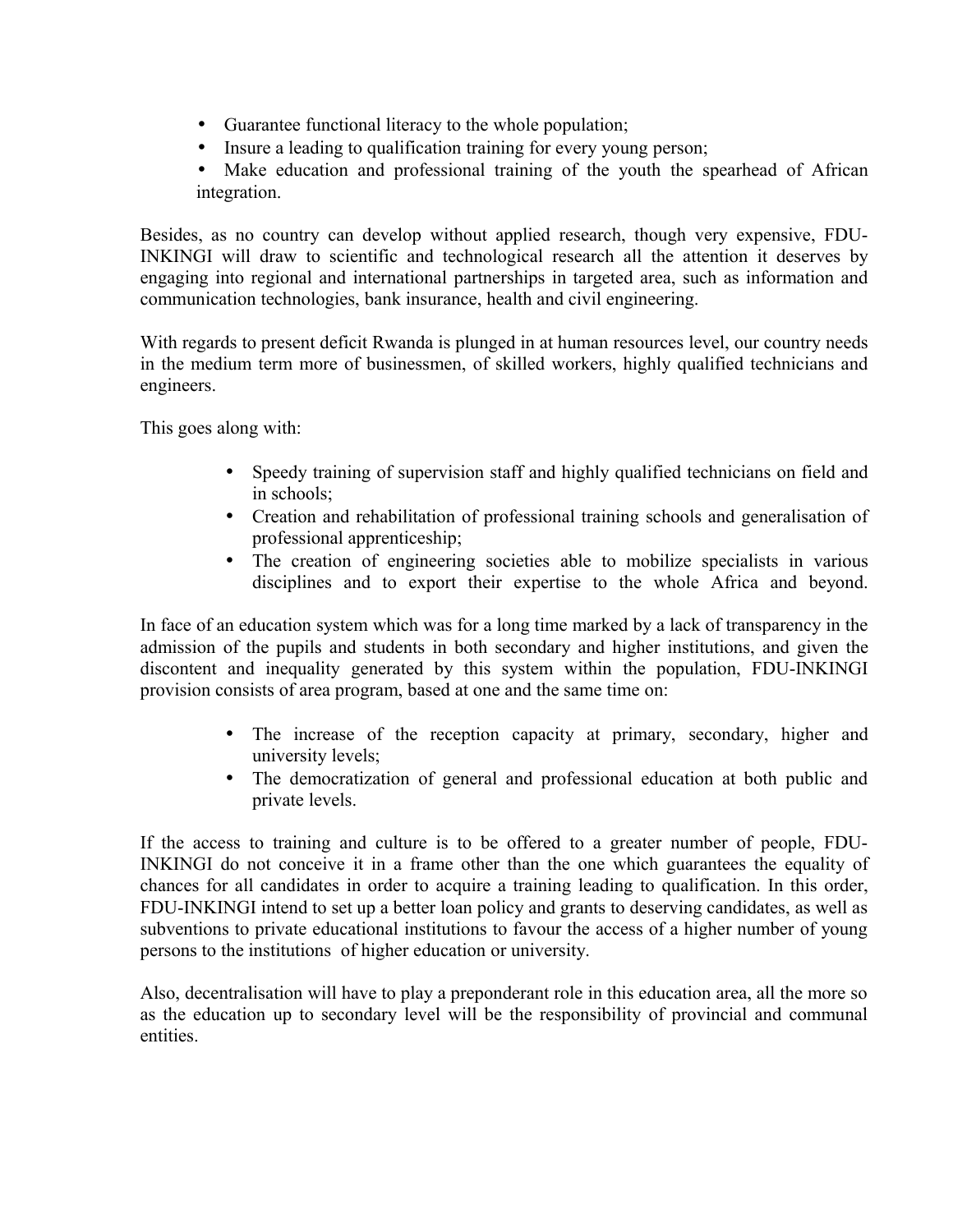Parents will also be closely involved into the scholar education of their children from young age and will have to be made aware of the importance of education, because there still remain some reluctance in certain parents to send their children to school.

FDU-INKINGI are fighting for a society where teacher's function will become the motor to attaining education quality in both public and private sector. One of priority measures FDU-INKINGI is taking to this effect is the revalorisation of teaching profession, not only by improving material status and working conditions of the civil servants in state education, but also by working more to re-assess their place in the society and to restore the respect they deserve. The wages ladder will have to be enlarged progressively. The counterbalance to this revalorisation will be a systematical dedication of at least 1 month of school vacation to practical exchange training sessions and pedagogical refinement, to catch-up courses or upgrading standards.

At the level of curricula in secondary schools, FDU-INKINGI opt for general courses, be it in professional and technical orientation, and for the introduction of subjects corresponding to fundamental cogitation starting from level two(level II) of the secondary education.

Thus:

- Lesson of citizenship education will be introduced at primary education level to induce the emergence of a true culture of community life and to prepare the young persons to actively participate into democratic life and to exercise their fundamental rights and responsibilities.
- The history of philosophical, moral, religious, economic or scientific ideas will appear in a good place within programs.
- Confrontation and experience sharing will be favoured to allow the emergence of new forms of mutual respect and to avoid people's falling-back on own identity. That will be achieved by developing traditional art of debate and dialogue which is the art of getting into someone else shoes, equal with him; by getting out of the automatisms of our thoughts.
- National education will revive in every child the major events of our history and will have to avoid that this education be inspired by a move of tooling it for selfish gains but, instead, by seeking recognition of the recent or distant past, its tragedies and its advances, to scoop out from it the seeds and healthy forces to build the future.
- The openness towards the outside world will be guaranteed by the diversification of teaching other languages, cultures and the history of the humanity.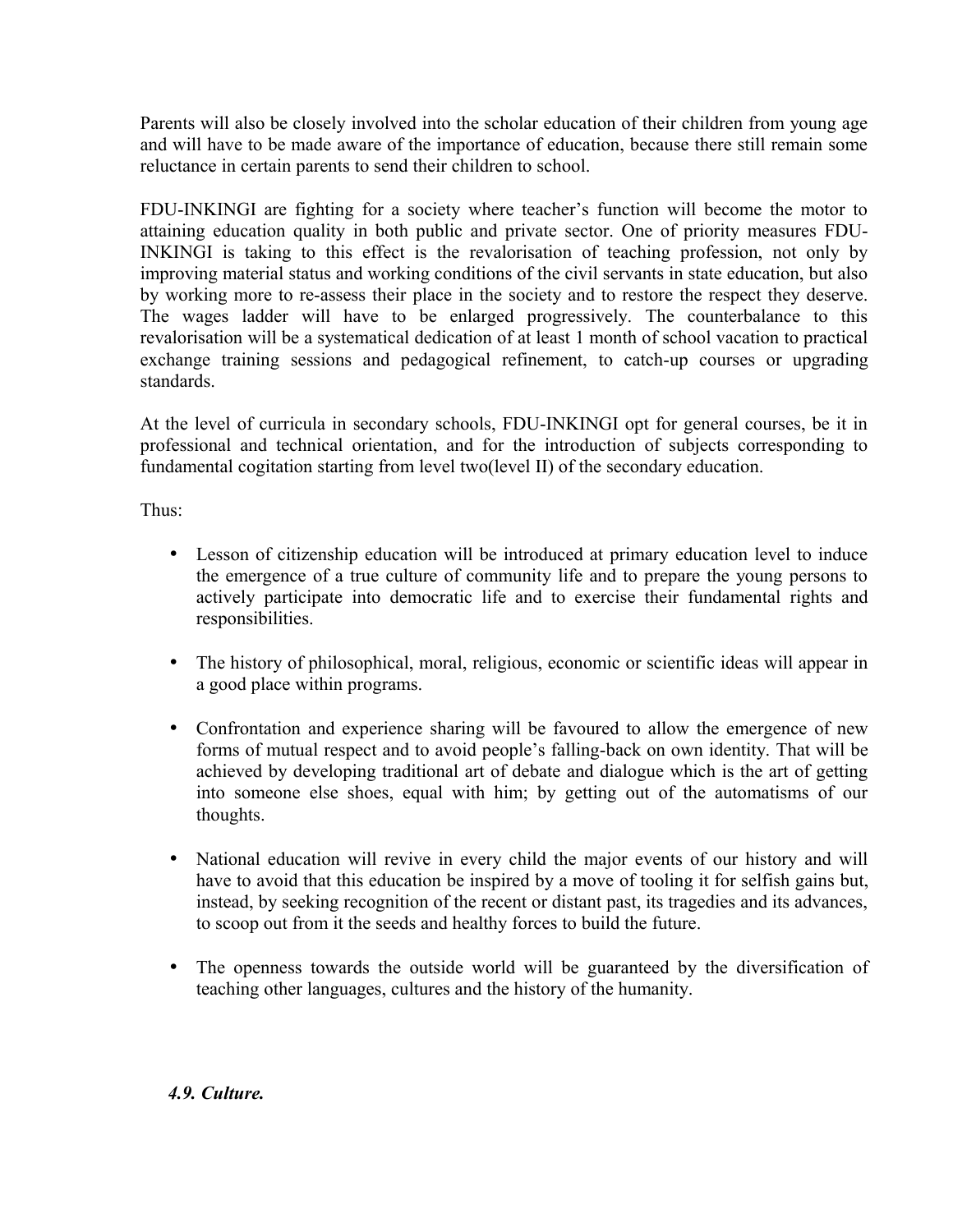Regarding the cultural sector, FDU-INKINGI intend to put Rwandan culture onto the service of national reconciliation and pride, to promote the Rwandan cultural objects inside and outside the country, so that Rwanda could achieve a cultural excellence at regional and continental levels, or even worldwide.

Cultural identity is a precondition for any national identity. Rwandan culture is one of the major trumps to earn the bet of national reconciliation. All Rwandans vibrate to the rhythm of singing and dancing carried out with exuberance and joy of life across the whole country.

By sharing Kinyarwanda language as a same means of communication, Rwandans enjoy a certain advantage which must consequently constitute a factor for rapprochement and cohesion. Beyond the school, Rwandan culture will go along with national education. It is the State's duty to promote citizen interest into culture and its diversity, which has developed since pre-colonial period up today, to promote it and to protect cultural and historical heritage.

To make the culture play its role of catalyst in coming-together in a spirit of brotherhood, FDU-INKINGI offers to implement actions as below:

#### **a. Culture promotion by:**

- Kinyarwanda is to occupy an important place in education, beside Swahili and of other foreign languages, such as French and English
- Organisation of regular competitions such as dances, drum-beating, wrestling at national and regional level
- Creation of an institution for the promotion and coordination of cultural activities
- A policy of opening of our culture towards the outside world
- A lasting policy of making Rwandan culture one of the forefront tourist attractions
- Support and inclusion of cultural products acquired from outside by our fellowcountrymen with regard to our history

#### b. **Making Rwandan culture plays its role of national cement.**

To this effect, it is imperative to achieve the steps below:

- Democratisation of culture: to accept the expression of cultural identity in every aspect of the national culture such as it got enriched throughout the history of our country (art, music, literature, dance, drama…).
- Promotion of artistic creation in order not to root the culture to any past spot, controversial or immobile past.
- Culture modernization and export.
- Creation of museums, libraries, archive houses, historical monuments and architectures at the level of every province for purpose of conservation and promotion of regional and cultural heritage.
- Creation of the National Academy of Kinyarwanda language.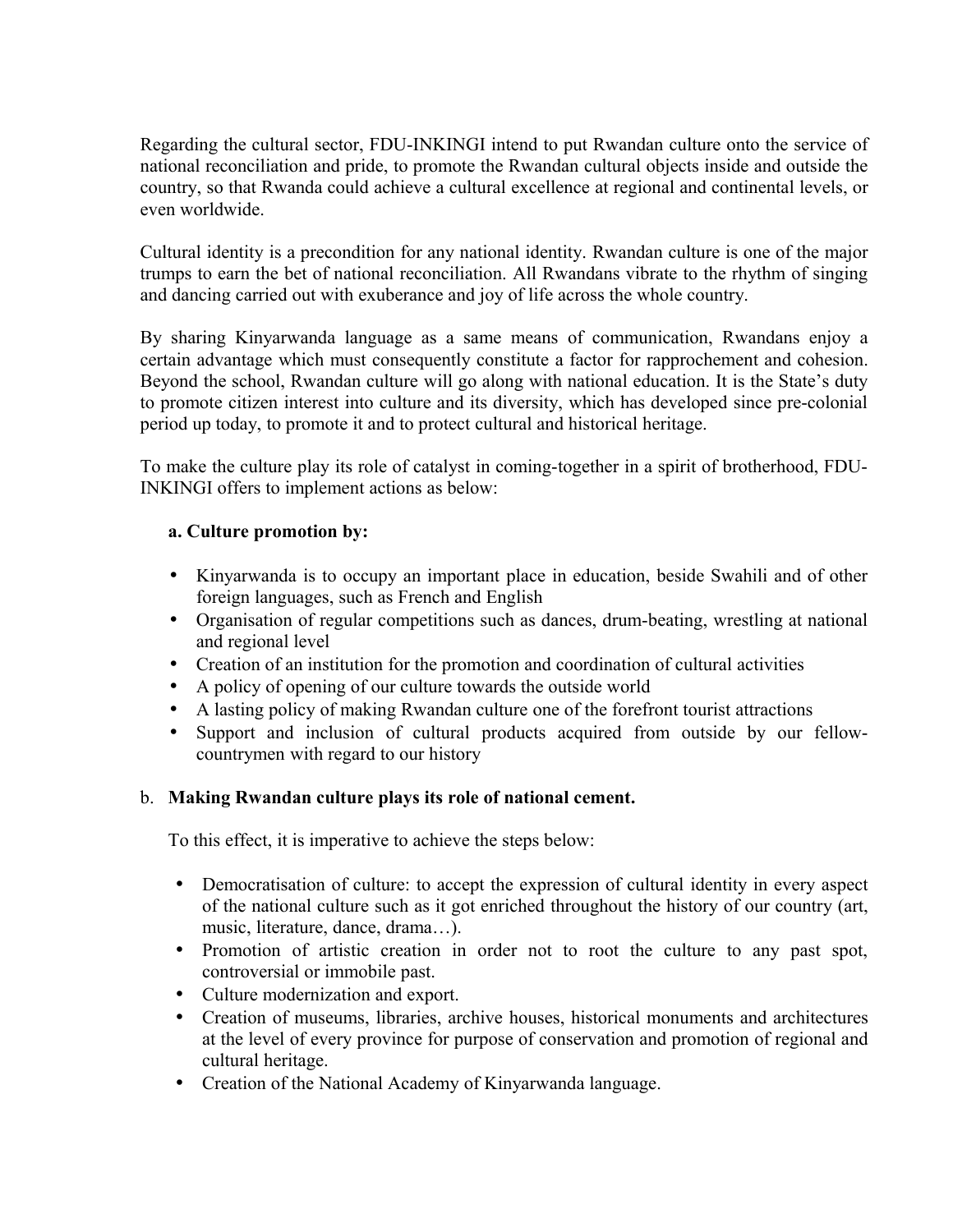#### *4.10 Foreign affairs and cooperation domain*

FDU-INKINGI are willing to develop diverse political, cultural, economic and social relations between Rwanda and the rest of the world and especially promote regional and pan-African integration. This last will allow to definitely anchor Rwanda into a perspective of peace, to resolve ethnic problems by casting them into a vaster socio-cultural world and to ensure country economic development within a wide viable economic group.

FDU-INKINGI reaffirm that Rwandan crisis and the subsequent destabilization of the Great Lakes region, must be considered in a much broader international context in order to be able to find an appropriate global solution to it. Rwanda, together with Uganda and Burundi has to become again a strategic crossroad and the heart of the revival of a democratic, stable and secure Africa.

FDU-INKINGI remain very concerned about the persistent war in the Eastern Democratic Republic of Congo and promise to do whatever possible to respect the inviolability of borders inherited from colonization. Congo has got an absolute right to its security and any present or future solution for Rwanda must be built upon this credo. For this purpose, FDU-INKINGI request the international community, especially the United Nations Security Council, to reinforce the UN forces with mission to impose and maintain peace in our region.

At the same time, FDU-INKINGI support initiatives and process of international conference on peace, security, democracy and development in countries of the Great Lakes. For the FDU-INKINGI, the highly inclusive inter-Rwandan dialogue remains an inevitable stage in order to set up the milestones of such a regional peace. FDU-INKINGI are determined to work for political solution of the Rwandan crisis and definitely put an end to the war and criminality in the Great Lakes region.

With regards to regional cooperation, FDU-INKINGI view is that the reactivation of

CEPGL (Economic Community of the Countries of the Great Lakes) and that of OBK (Organisation of the Basin of the river Kagera), the admission into the East African Community would all allow to work more for the political stability of the sub-region countries and for economic, social and cultural development of all concerned populations. Of course, due to its national particularities and geo-linguistic position, Rwanda must aim at the highest economic and political integration among communities of States of Central, as well as Austral and Oriental Africa. Regional integration must make of Rwanda, together with other interested neighbouring countries, the inevitable crossroad as part of numerous initiatives undertaken for the political union and the economic development of Africa.

FDU-INKINGI commit themselves to develop and to diversify relations of solidarity, brotherhood and reciprocity with other nations, and to work for peace and security in the world. Our country must, indeed, stop being a fire place and a springboard for economic and geostrategic interests of mafia circles, regardless of legitimate aspirations of populations and African States.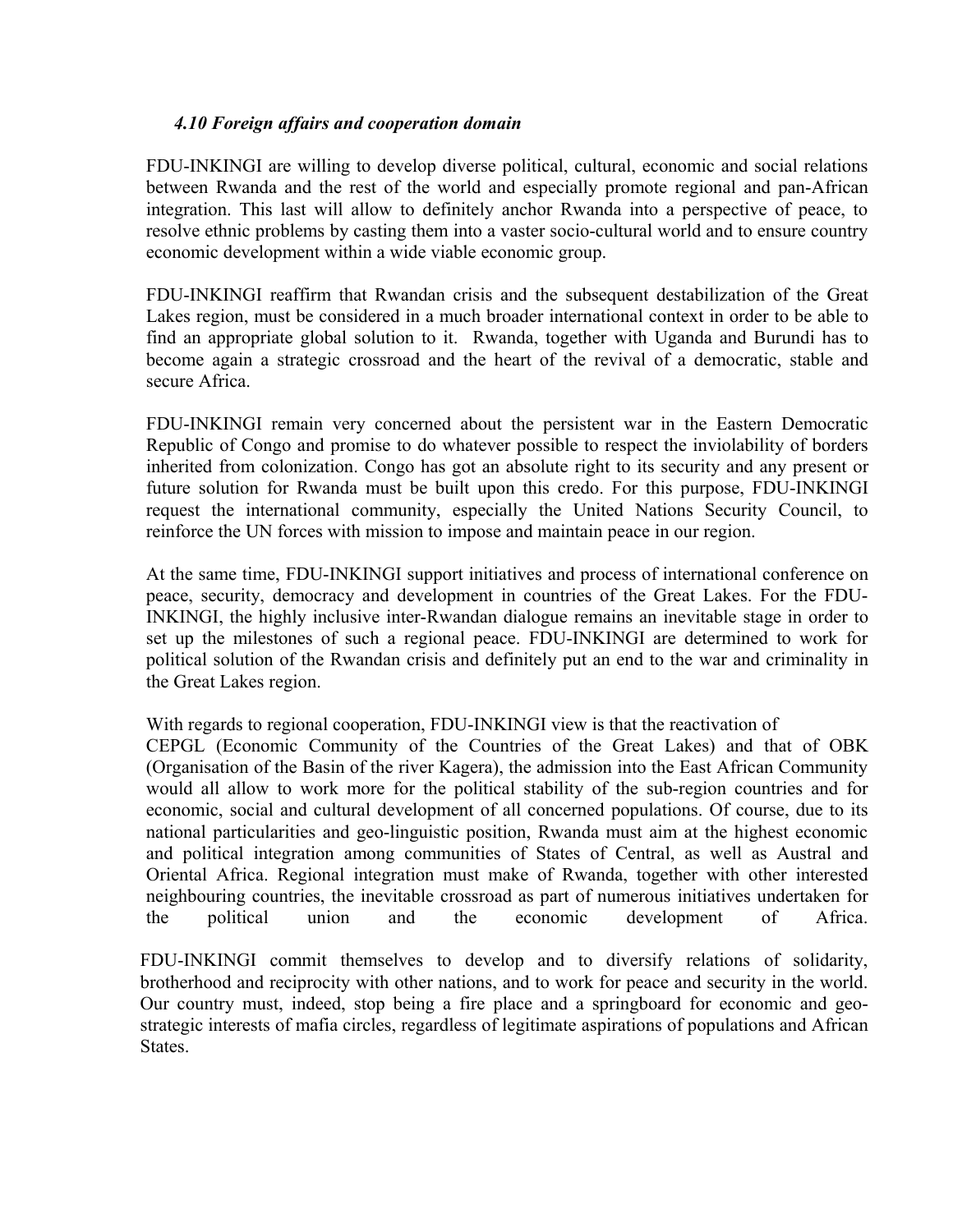In order to do that, the role of regional or even African trooper, that foreign powers would like to see devolved to Rwanda for their geo-strategic stakes (control of natural resources, fighting against Islamism, demography control) will have to be deeply revised because it puts public finances under heavy pressure and generates an overdevelopment of security forces, detrimental to the development of civil society and the rooting of democracy. This role will have to be renegotiated with aforementioned foreign powers and the countries of the region, so that it becomes a mission of collective security whose leading role would rather be entrusted to another country of the sub-region that could be justified by the immensity of the territory, the great number of the population, the abundance of resources or by its economic development.

Rwanda must be, indeed, a home centre of dynamism and peace.

# **5. CONCLUSION**

FDU-INKINGI political agenda, worked out on basis of general orientations, does not go into details of execution of projects and chosen programs. In respect for the principles of decentralization, initiative will rather be left to responsible authorities involved into the organization at regional and communal levels to refine and to adjust them to the real needs and to the possibilities of execution on ground.

FDU-Inkingi seek not only to change the system of government, but especially to deeply transform Rwandan political culture, to exorcise Rwanda of his old demons that are the ethnism, regionalism, favoritism, intrigue and autocracy…

These lecherous behaviors have developed and are perpetuated across a closed, introverted and stratified society, that it has become urgent to open up in order to release creative energies contained for such a long time and to build a new society, democratic, inclusive, dynamic, turned to the future and opened onto the world. FDU-INKINGI are committed to work unceasingly in favour of the coming of this new society.

The present political program aims at offering practical answers and alternative elements in order to bringing back trust between all national components and guaranteeing the stability of institutions, rooting down a viable economic, environmental and socio-cultural development and to working in favor of the profound possible African integration.

FDU INKINGI remain convinced that proposed program of society is able to contribute to the consolidation of civil society organizations and political participation, the only guarantors of the rooting of democracy and responsible citizenship.

By emphasizing on the emergency to operate institutional reforms so profound as within defense and security bodies, FDU-INKINGI subscribe into a move definitely democratic and anxious about everyone's security and property as well inside the country as the strengthening of peace and collective security of the countries of the Great Lakes region and that of Africa as a whole.